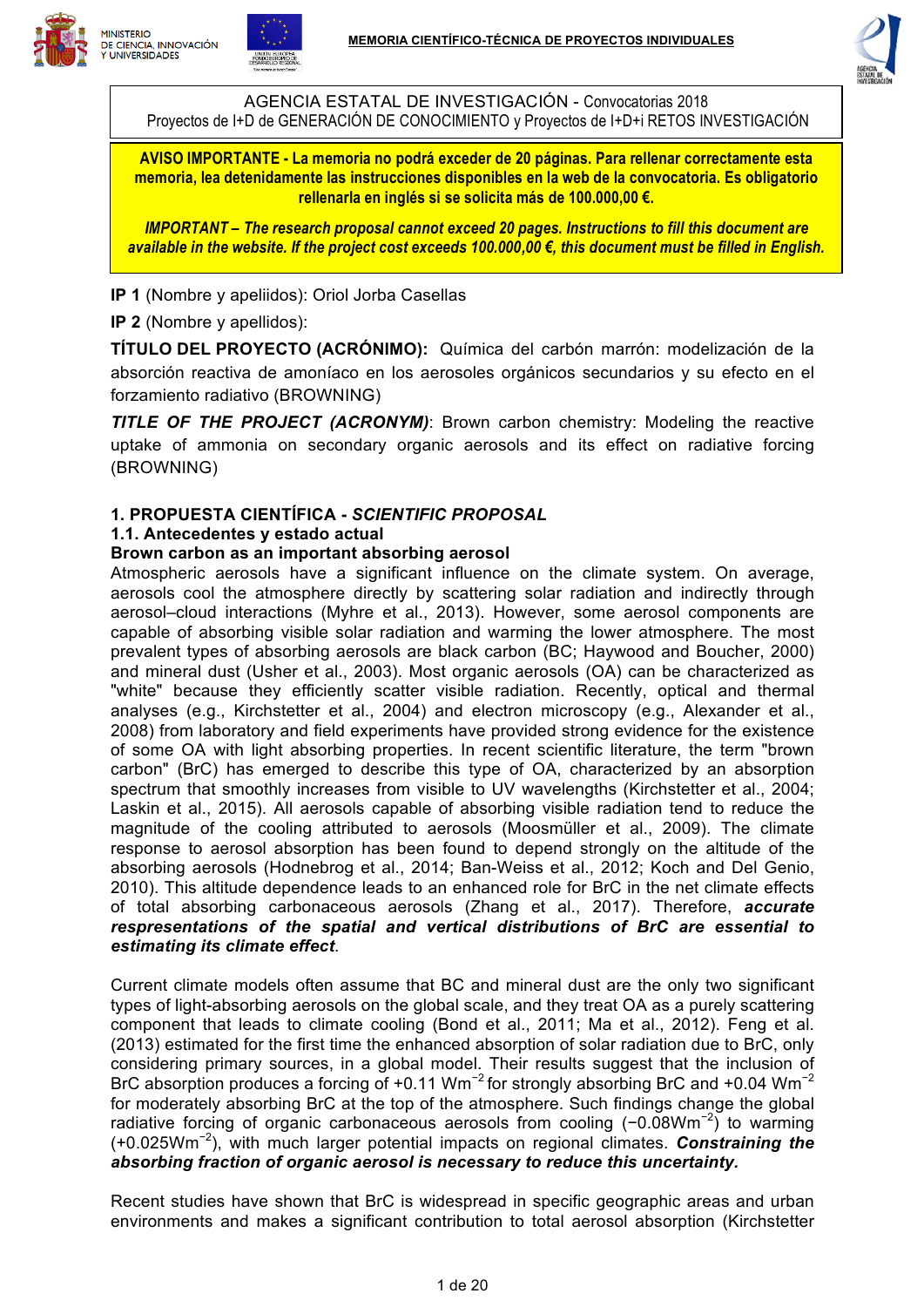





and Thatcher, 2012; Ramanathan et al., 2007). Such findings highlight the need for an improved understanding of OA absorption properties, providing motivation for laboratory and field studies focused on fundamental aspects of the chemistry of BrC and its absorption properties (Laskin et al., 2015).

# **Secondary formation of brown carbon and aging effects of ammonia on secondary organic aerosols (SOA)**

Until recently, it was believed that BrC is produced solely by primary sources, which include residential coal combustion and biomass burning (Andreae and Gelencser, 2006; Moosmüller et al., 2009). Recent studies have challenged this view and postulated the existence of various secondary sources of BrC resulting from multi-phase reactions between gas-phase, particulate and cloud micro-droplet constituents. Examples include the reactions of OH radicals with aromatic hydroxyacids and phenols in cloud water (Gelencser et al., 2003), aqueous reactions of glyoxal and methylglyoxal with ammonium sulfate (Galloway et al., 2009), gas-to-particle uptake of glyoxal by deliquesced ammonium-sulfate aerosol (Trainic et al., 2011), aqueous reactions between glyoxal and amino acids (De Haan et al., 2009), reactions of limonene SOA with ammonia ( $NH<sub>3</sub>$ ; Laskin et al., 2010) and with ammonium-sulfate (Bones et al., 2010), heterogeneous reactions of gaseous isoprene on acidic aerosol particles (Limbeck et al., 2003), and aqueous photochemistry of pyruvic acid in the presence of common atmospheric electrolytes (Rincon et al., 2009). Currently, *the amount of additional SOA mass and the climate effects of nitrogen-containing organic compounds produced by ammonia-driven secondary sources are highly uncertain, and require urgent attention from the atmospheric research community* (Updyke et al., 2012).

Gas-phase ammonia interactions with SOA have also recently been shown to have complex effects on physical particle properties. Recent single-particle measurements of laboratorygenerated SOA from α-pinene ozonolysis exposed to gas-phase ammonia revealed that the ammonia reaction products form a semi-solid layer on the particle surface a few nanometers thick that prevents coagulation, but which remains volatile enough to evaporate upon dilution of the gas-phase ammonia (Bell et al., 2017). These physical aerosol effects have the potential to impact aerosol optical properties in two ways. First, the concentration of lightabsorbing reaction products at the surface can be expected to enhance aerosol absorption compared to the case of a well-mixed aerosol. Secondly, the semi-solid layer that forms upon reaction of gas-phase ammonia with SOA surfaces has been shown to prevent further uptake of ammonia, leading to the potential availability of more gas-phase ammonia to react with uncoated SOA particles. *An exploration of the effects of ammonia-induced changes to aerosol morphology on the formation of BrC has not yet been reported, and may have important implications for climate and air-quality modeling*.

The effects of added ammonia on the yields and important properties of SOA has only been investigated in a limited number of chamber and field experiments. Na et al. (2007) observed a significant increase in  $\alpha$ -pinene +  $\alpha$ <sub>3</sub> SOA yields in the presence of ammonia. Huang et al. (2012) also observed that ammonia significantly increases the yield of SOA from reactions between indoor ozone and VOCs emitted from cleaning products. However, the presence of ammonia has the opposite effect on reactions of the aromatic SOA-precursor styrene; the SOA yield decreases because  $NH<sub>3</sub>$  facilitates the decomposition of the major SOA-forming product, 3,5-diphenyl-1,2,4-trioxolane (Na et al., 2006). Lin et al. (2013) found no strong association between isoprene-derived SOA and ammonia in samples collected in the southeastern US. Updyke et al. (2012) exposed a number of different types of SOA generated from biogenic and anthropogenic precursors to ppb levels of ammonia and found that light-absorbing nitrogen-containing organic compounds are produced inside SOA material. Recently, Liu et al. (2015) reported for the first time chemical uptake coefficients for ammonia onto SOA. They determined these coefficients to be on the order of  $10^{-3}-10^{-2}$  for fresh SOA, and to decrease significantly below 10<sup>-5</sup> after six hours of reaction. **Clearly, the** *effects of ammonia on SOA yields are complex and potentially dependent on the nature of the SOA precursor, justifying a more systematic study of ammonia–SOA aging chemistry*.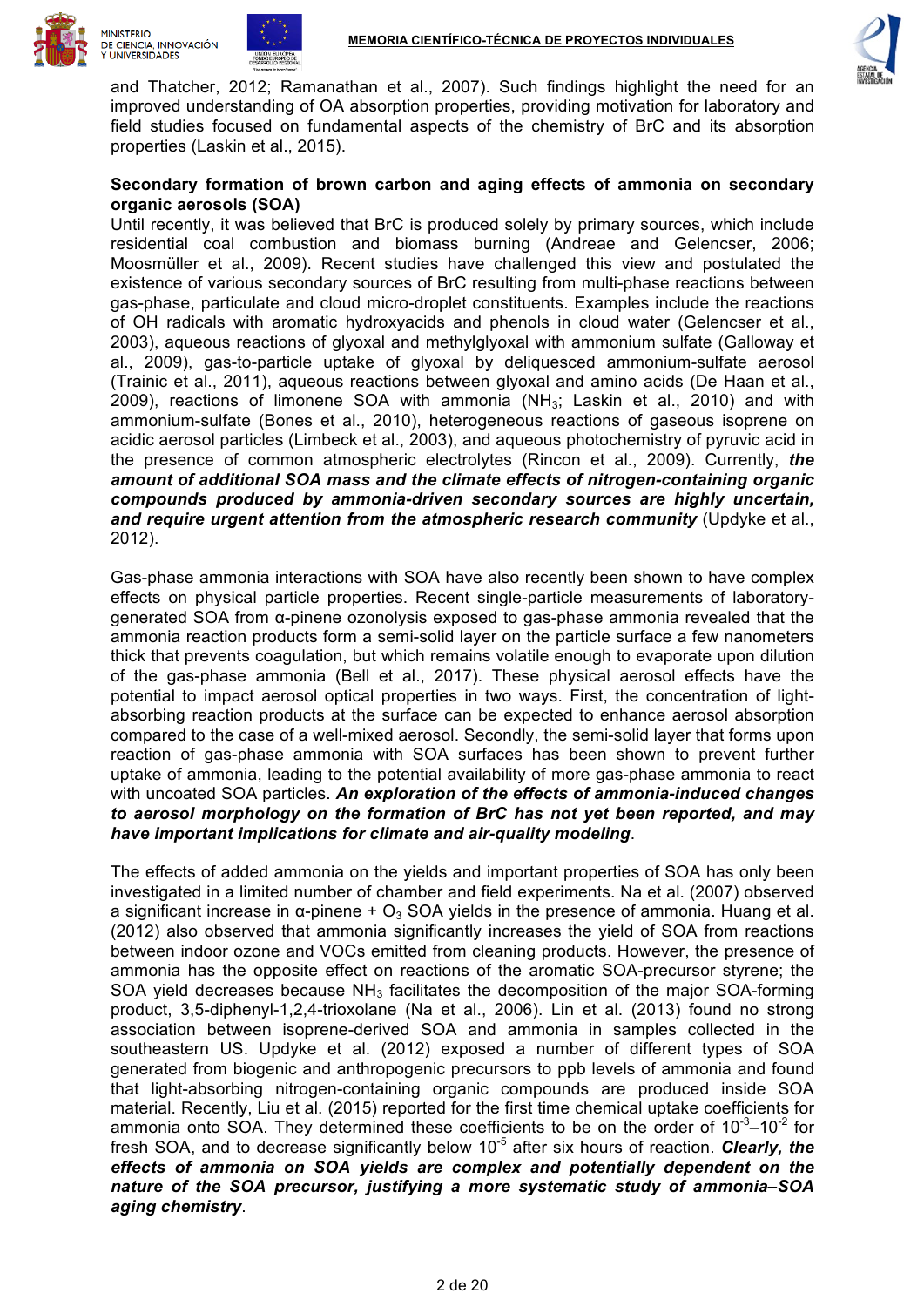





Some of the first modeling studies to address the role reactive  $NH<sub>3</sub>$  uptake by SOA plays in air quality identified a significant impact on  $PM2.5$  and  $NH<sub>3</sub>$  concentrations. Horen et al. (2018) incorporated a new surface reaction of  $NH<sub>3</sub>$  with SOA into an air quality model using the uptake coefficients of Liu et al. (2015). Results show that the chemical uptake of  $NH<sub>3</sub>$  by SOA acts as a sink for NH3, reducing the formation of ammonium nitrate and ammonium sulfate in the particle phase. Zhu et al. (2018) extended the study to the continental scale, implementing a first-order loss rate for  $NH<sub>3</sub>$  onto SOA over the US using the CMAQ model. *The impact of such a reduction in ammonium sulfate and ammonium nitrate by nitrogen-containing organic compounds on the radiative forcing of particles has not yet been quantified and warrants further research*.

Ammonia emissions are expected to increase worldwide in all future global scenarios because of the intensifying agricultural use of ammonia-based fertilizers (FAO, 2011). In addition, increases in temperature of 2ºC–4ºC due to climate change could lead to overall increases of up to 10%–27% in ammonia emissions (Skjøth and Geels, 2012). At the same time, VOC emissions are expected to increase because of the rising trend in global temperatures (Constable et al., 1999). The combination of these two trends is likely to lead to significant changes in the mass-concentrations and chemical composition of SOA. *Both experimental and modeling efforts are required to address this critical gap in our understanding of the effect of ammonia on SOA and the resulting BrC radiative forcing*.

# **Aim of the proposal**

In this scientific context, we propose to address the following scientific questions:

1) What is the contribution of brown carbon formed in the aging of SOA by ammonia to the total radiative forcing of organic aerosols?

2) How does this secondary formation of brown carbon contribute to total aerosol mass loading and air quality?

3) What effects can the complex chemistry and physics of SOA aging by ammonia be expected to have on the ambient environment?

To address these scientific questions, a multidisciplinary approach is planned that combines expertise in aerosol modeling, laboratory experiments, field campaign retrievals, and climate assessment. The funded project will allow the research team from the Atmospheric Composition group of the Barcelona Supercomputing Center (AC-BSC), which has wide experience in air quality and aerosol modeling at local-to-global scales, to strengthen established collaborations with: 1) University of California, Irvine (UCI) research groups focused on photochemical laboratory investigations and air quality modeling, 2) the Environmental Geochemistry Atmospheric Research IDAEA-CSIC group (EGAR), which comprises experts in field measurements of aerosol composition throughout Spain and Europe, and 3) the climate research group at NASA–Goddard Institute for Space Studies (NASA–GISS). Prof. Donald Dabdub and Prof. Sergey Nizkorodov (UCI), Dr. Xavier Querol and Dr. Andrés Alastuey (EGAR), and Dr. Kostas Tsigaridis (NASA–GISS) will participate in the project as external members of the working group. Their contributions will perfectly complement the modeling expertise of AC-BSC with lab-based research on SOA (UCI), ambient field-measurement experience and analysis (EGAR), and climate assessments of atmospheric aerosols (NASA–GISS).

#### **Background of the AC-BSC research group and existing relationships with other research groups**

The AC-BSC research group has strong expertise in air quality and aerosol modeling. Several scientific publications and PhD theses have studied air quality and atmospheric composition at the Barcelona, Spain, Europe and global scales (e.g., Jorba et al., 2004; Pineda et al., 2004; Jorba et al., 2008; Jiménez-Guerrero et al., 2008; Pérez et al., 2011; Jorba et al., 2012; Spada et al., 2013; Badia and Jorba, 2015; Badia et al., 2017). The group coordinated a national initiative to develop an air-quality forecasting system for SPAIN under the umbrella of the CALIOPE project (Baldasano et al., 2008; Pay et al., 2010; Baldasano et al., 2011; Pay et al., 2012; Basart et al., 2012a). The CALIOPE system now provides air quality forecasts for Europe at 12-km resolution and for Spain at 4-km resolution. The group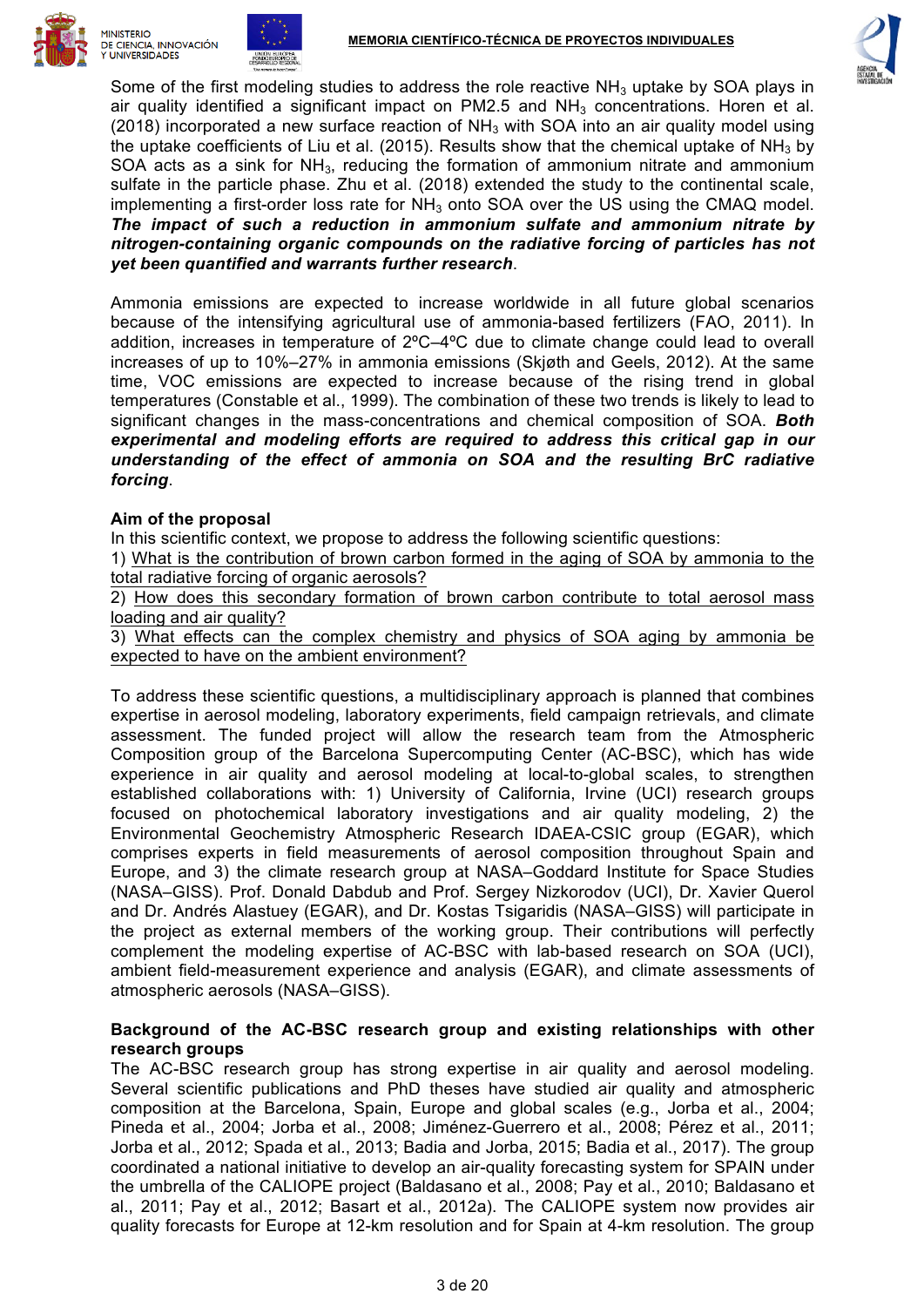





has published extensive work (Pérez et al., 2006a,b; Basart et al., 2009; Haustein et al., 2009; Basart et al., 2012b) on the evaluation of mineral dust models using lidar observations, sun-photometer data and satellite imagery. Importantly, the inclusion of dust radiative effects has been demonstrated as a means to substantially improve numerical weather prediction results through feedbacks between aerosol concentrations and meteorology (Pérez et al., 2006a).

In 2008, the group began developing a new online chemical weather prediction system, the NMMB-MONARCHv1.0 model (Pérez et al., 2011; Haustein et al., 2012; Jorba et al., 2012; Spada et al., 2013; Badia et al., 2017; DiTomasso et al., 2017), previously known as NMMB/BSC-CTM and NMMB/BSC-Dust. The model is a new fully online chemical weather prediction system for meso- to global-scale applications, and will be the primary modeling framework for the proposed work. The NMMB-MONARCHv1.0 has been developed under the umbrella of several national research projects of the Ministry of Economy and Competitiveness (CGL2006-11879/CLI, CGL2008-02818/CLI, CGL2010-19652 and CGL2013-46736-R1). The principal investigator (PI) of the present proposal has acted as PI of two of these national projects. Currently, the NMMB-MONARCHv1.0 provides operational regional mineral dust forecasts to the World Meteorological Organization's (WMO) Barcelona Dust Forecast Center (BDFC) and the Sand and Dust Storm Warning Advisory and Assessment System's (SDS-WAS) Northern Africa–Middle East–Europe (NA–ME–E) Regional Center—both centers are managed by a consortium of AEMET and AC-BSC. Additionally, NMMB-MONARCHv1.0 provides global aerosol forecasts to the International Cooperative for Aerosol Prediction (ICAP) initiative (Sessions et al., 2016). Finally, the model will be the next-generation air-quality model for the CALIOPE system, replacing the current system based on the WRF-CMAQ model, and is a candidate model for the European Air Quality Ensemble System of the Copernicus Atmosphere Monitoring Service (CAMS) initiative of the European Centre for Medium-range Weather Forecasts (ECMWF).

The AC-BSC group has established several collaborations with national research teams including AEMET, CIEMAT, IDAEA-CSIC, CEAM, the Technical University of Catalonia, the University of Murcia, and the University of the Basque Country. On an international level, ongoing collaborations have been established, among others, with the National Centers for Environmental Predictions (NCEP; USA), NASA–Goddard Institute for Space Studies (NASA–GISS; USA), the University of California, Irvine (UCI; USA), and the National Observatory of Athens. It is believed that such collaborations strongly benefit the progress of the scientific projects undertaken by AC-BSC related to developments of the NMMB-MONARCHv1.0 model. Furthermore, the group coordinates the new European COST Action "International Network to Encourage the Use of Monitoring and Forecasting Dust Products" lead by Dr. Sara Basart, a member of the research team of the present proposal.

Of particular relevance is the collaboration of AC-BSC with the University of California, Irvine. Strong synergies have been created with the Computational Environmental Sciences Laboratory managed by Prof. Donald Dabdub, an expert in air quality and SOA modeling (Pay et al., 2010; Jorba et al., 2012; Gonçalves et al., 2012; Badia et al., 2017). Currently, Prof. Donald Dabdub and Prof. Sergey Nizkorodov (Department of Chemistry, UCI) are conducting laboratory and modeling experiments to characterize ammonia-related SOA chemistry and physics (i.e., Aiona et al., 2017; Montoya et al., 2017, Horen et al., 2018; Zhu et al., 2018). *Their findings will be the basis for regional and global modeling experiments proposed here to further advance understanding of the effects of secondary BrC formation on air quality and climate*.

Furthermore, AC-BSC has a long history of collaboration with EGAR IDAEA-CSIC (Pandolfi et al., 2014; Jorba et al., 2013; Pay et al., 2012). EGAR maintains complete laboratory facilities and state-of-the-art instrumentation for the measurement and characterization of atmospheric aerosols and trace gases. The group has an extensive database of measurements of oxidants, aerosols and optical properties in Spain, and its research objectives are in close agreement with those of the present proposal. Thus, *the EGAR group offers an ideal synergistic complement to the AC-BSC team for the analysis of field measurements and modeling results*.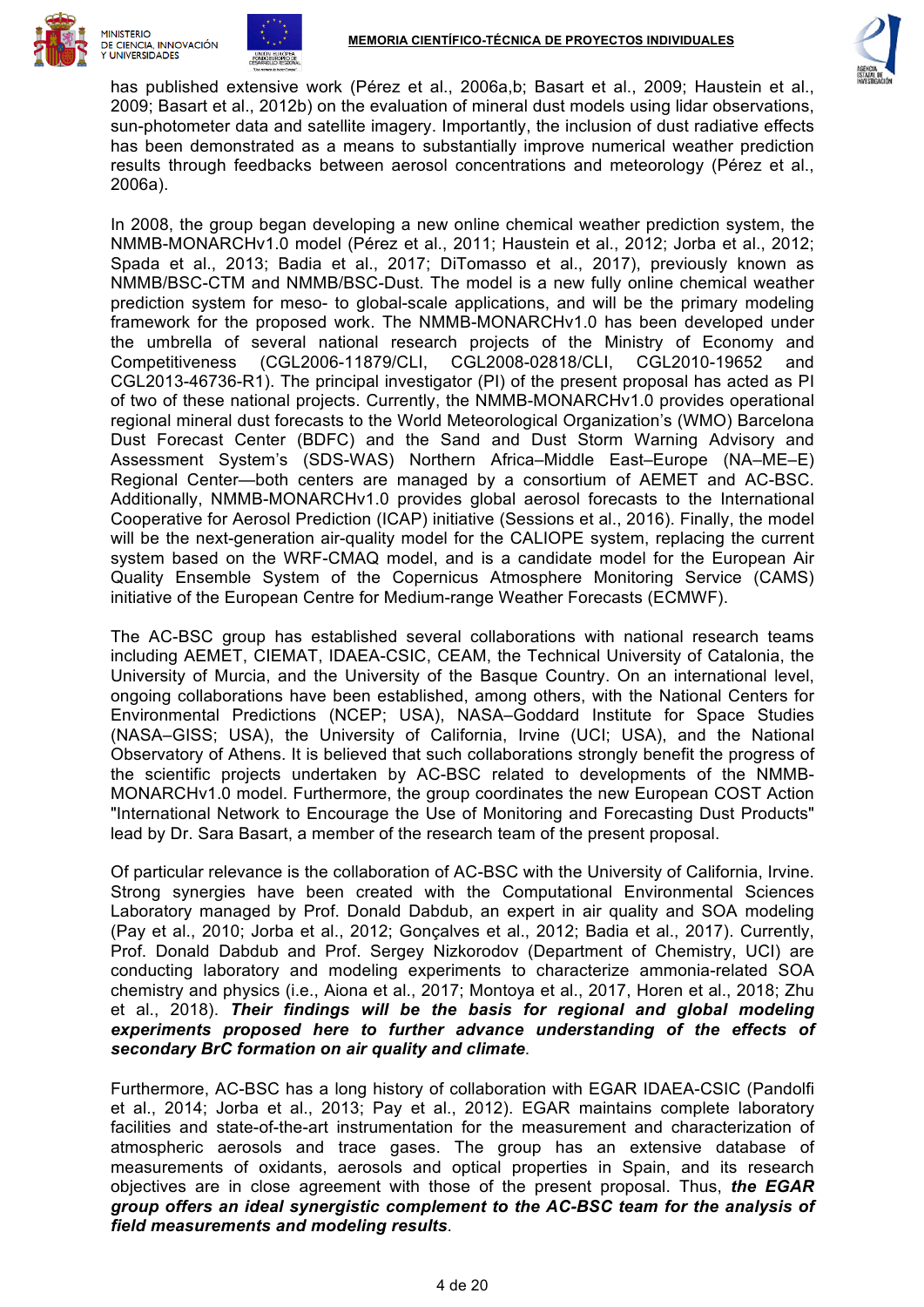





#### **Previous project**

The proposed work is a natural continuation of the project CGL2013-46736-R1 led by the PI of the present proposal. In CGL2013-46736-R1, the radiative effects of aerosols were implemented in NMMB-MONARCHv1.0, the mineral dust component of the model was improved, and the aerosol–radiation impact on meteorology was studied. The knowledge acquired during that project on aerosol properties (Obiso et al., 2017; Obiso and Jorba, 2018) and radiative effects (Gkikas et al., 2018) contributed to identifying brown carbon as an important but under-explored aerosol component that should be considered in air-quality and climate models.

#### **Bibliography**

- Aiona, P. A., et al., 2017. Aqueous reaction of 4-oxopentanal with ammonium sulfate forms brown carbon through a 2-methyl pyrrole intermediate. Environ. Sci. Technol. in review.
- Alexander, D. T. L., Crozier, P. A., and Anderson, J. R., 2008. Brown carbon spheres in East Asian outflow and their optical properties, Science, 321, 833–836, doi:10.1126/science.1155296.
- Andreae, M. O. and Gelencser, A., 2006. Black carbon or brown carbon? The nature of light-absorbing carbonaceous aerosols. Atmos. Chem. Phys., 6, 3131–3148.
- Badia, A. and Jorba, O., 2015. Gas-phase evaluation of the online NMMB/BSC-CTM model over Europe for 2010 in the framework of the AQMEII-Phase2 project. Atmos. Environ., 115, 657–669.
- Badia, A. et al., 2017. Description and evaluation of the Multiscale Online Nonhydrostatic AtmospheRe CHemistry model (NMMB-MONARCH) version 1.0: Gas-phase chemistry at global scale. Geosci. Model Dev., 10, 609–638.
- Baldasano J.M, et al., 2008. CALIOPE: An operational air quality forecasting system for Spain—First annual evaluation and ongoing developments. Adv. Sci. Res., 2, 89–98.
- Baldasano, J. M., et al., 2011. An annual assessment of air quality with the CALIOPE modeling system over Spain. Atmos. Environ., 409, 2163–2178.
- Ban-Weiss, G. A. et al., 2012. Dependence of climate forcing and response on the altitude of black carbon aerosols. Clim. Dynam. 38, 897–911.
- Basart, S., et al., 2009. Aerosol characterization in Northern Africa, Northeastern Atlantic, Mediterranean Basin and Middle east from direct-sun AERONET observations. Atmos. Chem. Phys., 9, 8265–8282.
- Basart, S., et al., 2012a. Aerosols in the CALIOPE air quality modelling system: Evaluation and analysis of PM levels, optical depths and chemical composition over Europe. Atmos. Chem. Phys, 12, 3363–3392.
- Basart, S., et al., 2012b. Development and evaluation of the BSC-DREAM8b dust regional model over Northern Africa, the Mediterranean and the Middle East. Tellus B, 64, 1–23.
- Bell, D. M., et al., 2017. The properties and behavior of ɑ-pinene secondary organic aerosol particles exposed to ammonia under dry conditions. Phys. Chem. Chem. Phys., 19, 6497–6507.
- Bond, T. C. et al., 2011. Quantifying immediate radiative forcing by black carbon and organic matter with the Specific Forcing Pulse. Atmos. Chem. Phys., 11, 1505.
- Bones, D.L. et al., 2010. Appearance of strong absorbers and fluorophores in limonene-O3 secondary organic aerosol due to NH<sub>4</sub><sup>+</sup>-mediated chemical aging over long time scales. J. Geophys. Res. D 115 (D5), doi:10.1029/2009JD012864.
- Constable, J. V. H. et al., 1999. Modelling changes in VOC emission in response to climate change in the continental United States. Global Change Biology, 5, 791–806.
- De Haan, D. O. et al., 2009. Secondary organic aerosol-forming reactions of glyoxal with amino acids. Environ. Sci. Technol. 43, 2818–2824.
- Di Tomaso et al., 2017. Assimilation of MODIS Dark Target and Deep Blue observations in the dust aerosol component of NMMB-MONARCH version 1.0. Geosci. Model Dev., 10, 1107–1129.
- FAO, 2011. Current world fertilizer trends and outlook to 2015. Food and Agriculture Organization of the United Nations. Rome, Italy, 2011.
- Feng, Y. et al., 2013. Brown carbon: A significant atmospheric absorber of solar radiation? Atmos. Chem. Phys., 13, 8607–8621.
- Galloway, M.M. et al., 2009. Glyoxal uptake on ammonium sulphate seed aerosol: Reaction products and reversibility of uptake under dark and irradiated conditions. Atmos. Chem. Phys., 9, 3331–3345.
- Gelencser, A. et al., 2003. In-situ formation of light-absorbing organic matter in cloud water. J. Atmos. Chem., 45, 25–33.
- Gkikas et al., 2018. Direct radiative effects of intense Mediterranean desert dust outbreaks. Atmos. Chem. Phys., 18, 8757–8787.
- Gonçalves, M. et al., 2012. Impact of HONO sources on the performance of mesoscale air quality models. Atmos. Environ., 54, 168–176.
- Haustein, K. et al., 2009. Regional dust model performance during SAMUM2006. Geophys. Res. Lett., 36, doi:10.1029/2008GL036463.
- Haustein, K., et al., 2012. Atmospheric dust modeling from meso to global scales with the online NMMB/BSC-Dust model—Part 2: Experimental campaigns in Northern Africa. Atmos. Chem. Phys., 12, 2933–2958.
- Haywood, J., Boucher, O., 2000. Estimates of the direct and indirect radiative forcing due to tropospheric aerosols: A review. Rev. Geophys. 38 (4), 513–543.
- Hodnebrog, Ø et al., 2014. How shorter black carbon lifetime alters its climate effect. Nat. Commun., 5, 5065.
- Horne, J. R. et al., 2018. Reactive uptake of ammonia by secondary organic aerosols: Implications for air quality, Atmos. Environ., 189, 1–8.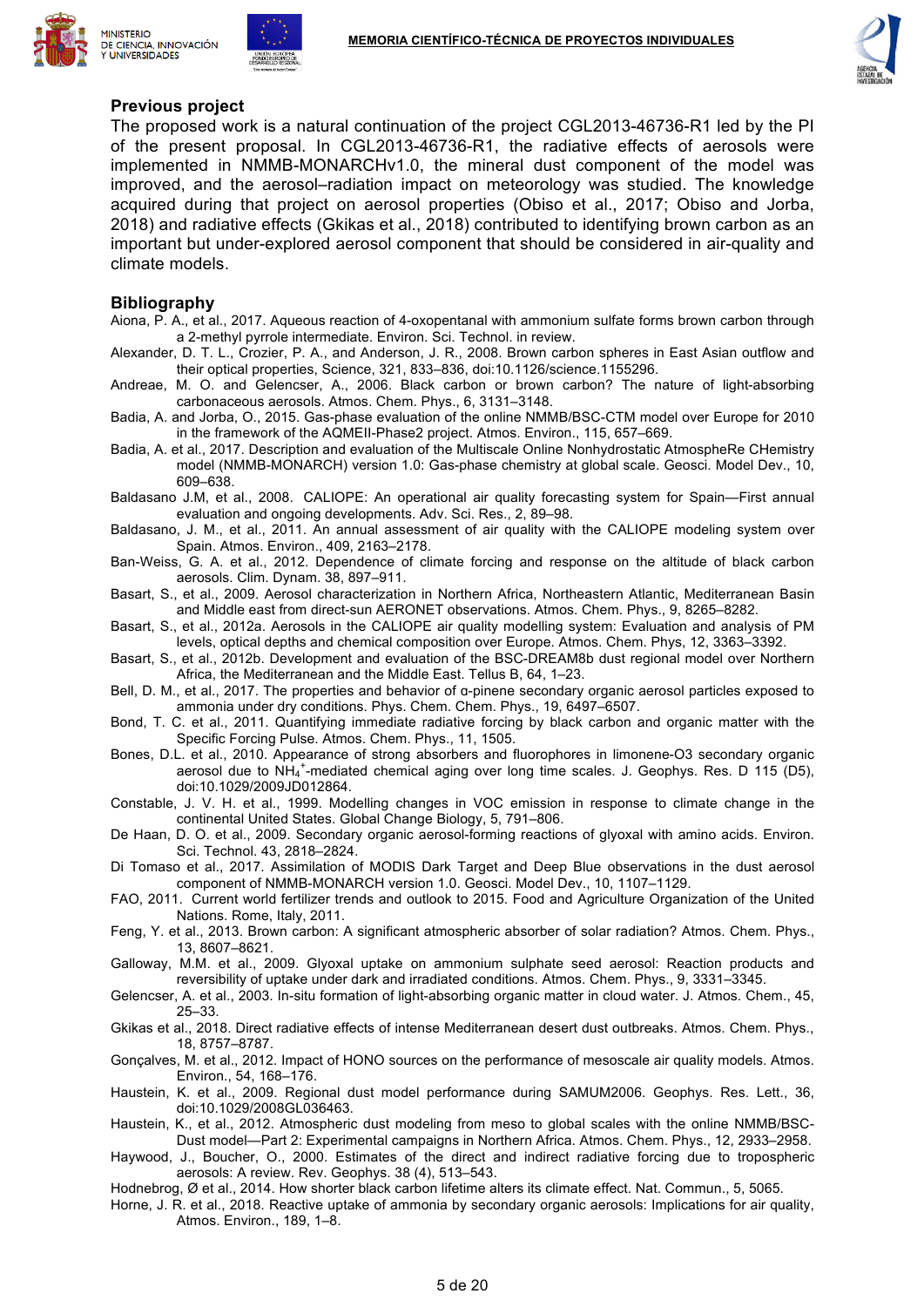





Huang, Y. et al., 2012. Effect of ammonia on ozone-initiated formation of indoor secondary products with emissions from cleaning products. Atm. Environ., 59, 224–231.

Jiménez-Guerrero, P., et al., 2008. The use of a modelling system as a tool for air quality management: Annual high-resolution simulations and evaluation. Sci. Tot. Environ., 390, 323–340.

Jorba, O. et al., 2004. Cluster analysis of 4-day back trajectories arriving in the Barcelona area, Spain, from 1997 to 2002. J. of Appl. Metorol., 43, 887–901.

Jorba, O., et al., 2008. Linking the advanced research WRF meteorological model with the CHIMERE chemistrytransport model. Environ. Model. & Soft., 23, 1092–1094.

Kirchstetter, T. W. and Thatcher, T. L., 2012. Contribution of organic carbon to wood smoke particulate matter absorption of solar radiation. Atm. Chem. Phys., 12, 6067–6072.

Jorba, O., et al., 2012. Potential significance of photoexcited NO2 on global air quality with the NMMB/BSC Chemical Transport Model. J. Geophys. Res., 117, D13301, doi:10.1029/2012JD017730.

Jorba, O., et al., 2013. Overview of the meteorology and transport patterns during the DAURE field campaign and their impact to PM observations. Atmos. Environ., 77, 607–620.

Koch, D. and Del Genio, A. D., 2010. Black carbon semi-direct effects on cloud cover: Review and synthesis. Atmos. Chem. Phys. 10, 7685–7696.

Laskin, A., Laskin, J., and S. A., Nizkorodov, 2015. Chemistry of atmospheric brown carbon. Chem. Rev., 115, 4335–4382, doi:10.1021/cr5006167.

Laskin, J. et al., 2010. High-resolution desorption electrospray ionization mass spectrometry for chemical characterization of organic aerosols. Analyt. Chem., 82, 2048–2058.

Limbeck, A. et al., 2003. Secondary organic aerosol formation in the atmosphere via heterogeneous reaction of gaseous isoprene on acidic particles. Geophys. Res. Lett. 30 (19), doi:10.1029/2003GL017738.

Lin, Y. H. et al., 2013. Investigating the influences of SO2 and NH3 levels on isoprene-derived secondary organic aerosol formation using conditional sampling approaches. Atmos. Chem. Phys., 13, 8457–8470.

Liu, Y., et al., 2015. Reactive uptake of ammonia to secondary organic aerosols: Kinetics of organonitrogen formation, Atmos. Chem. Phys., 15, 13569–13584.

Ma, X. et al., 2012. Aerosol direct radiative forcing based on GEOS-Chem-APM and uncertainties. Atmos. Chem. Phys., 12, 5563.

Montoya, J. et al., 2017. Secondary organic aerosol from atmospheric photooxidation of indole. Atmos. Chem. Phys., 17, 11605–11621.

Moosmüller, H. et al., 2009. Aerosol light absorption and its measurement: A review. J. Quant. Spect. and Rad. Tr., 110, 844–878.

Myhre, G. et al. in Climate Change 2013: The Physical Science Basis (eds Stocker, T. F. et al.) 659–740 (IPCC, Cambridge Univ. Press, 2013).

Na, K., Song, C. and Cocker, D. R., 2006. Formation of secondary organic aerosol from the reaction of styrene with ozone in the presence and absence of ammonia and water. Atmos. Environ., 40, 1889–1900.

Na, K. et al., 2007. Effect of Ammonia on Secondary Organic Aerosol Formation from α-Pinene Ozonolysis in Dry and Humid Conditions. Environ. Sci. & Tech., 41, 6096–6102.

- Obiso, V. et al., 2017. Impact of aerosol physical properties on mass scattering cross sections. J. Aerosol Science, 112, 68–82.
- Obiso, V. and O. Jorba, 2018. Aerosol–radiation interaction in atmospheric models: Idealized sensitivity study of simulated short-wave direct radiative effects to particle microphysical properties. J. Aerosol Science, 115, 46–61.

Pandolfi, M. et al., 2014. Effects of sources and meteorology on particulate matter in the Western Mediterranean Basin: An overview of the DAURE campaign. J. Geophys. Res., 119, 4978–5010.

Pay, M.T., et al., 2010. A full year evaluation of the CALIOPE-EU air quality modeling system over Europe for 2004. Atmos. Environ., 44 (27), 3322–3342.

Pay, M. T., et al., 2012. Assessing sensitivity regimes of secondary inorganic aerosol formation in Europe with the CALIOPE-EU modeling system. Atmos. Environ., 46, 376–396.

Pérez, C., et al., 2006a. Interactive dust–radiation modelling: A step to improve weather forecast. J. Geophys. Res., 111, D16206, doi:10.1029/2005JD006717.

Pérez, C., et al., 2006b. A long Saharan dust event over the western Mediterranean: Lidar, sun photometer observations and regional dust modelling. J. Geophys. Res., 111, D15214, doi:10.1029/2005JD006579.

Pérez, C., et al., 2011. Atmospheric dust modeling from meso to global scales with the online NMMB/BSC-Dust model – Part 1: Model description, annual simulations and evaluation. Atmos. Chem. Phys., 11, 13001–13027.

Pineda, N. et al., 2004. Using NOAA AVHRR and SPOT VGT data to estimate surface parameters: Application to a mesoscale meteorological model. Int. J. of Remote Sensing, 25, 129–143.

Ramanathan, V. et al., 2007. Warming trends in Asia amplified by brown carbon cloud solar absorption. Nature, 448, 575–578.

Rincon, A.G. et al., 2009. Optical absorptivity versus molecular composition of model organic aerosol matter. J. Phys. Chem. A, 113, 10512–10520.

Sessions, W. R. et al., 2015. Development towards a global operational aerosol consensus: Basic climatological characteristics of the International Cooperative for Aerosol Prediction Multi-Model Ensemble (ICAP-MME), Atmos. Chem. Phys., 15, 335–365.

Skjøth C.A., Geels C., 2013. The effect of climate and climate change on ammonia emissions in Europe. Atmos. Chem. Phys., 13, 117–128.

Spada, M. et al., 2013. Modeling and evaluation of the global sea-salt aerosol distribution: Sensitivity to sizeresolved and sea-surface temperature dependent emission schemes. Atmos. Chem. Phys., 13, 11735– 11755.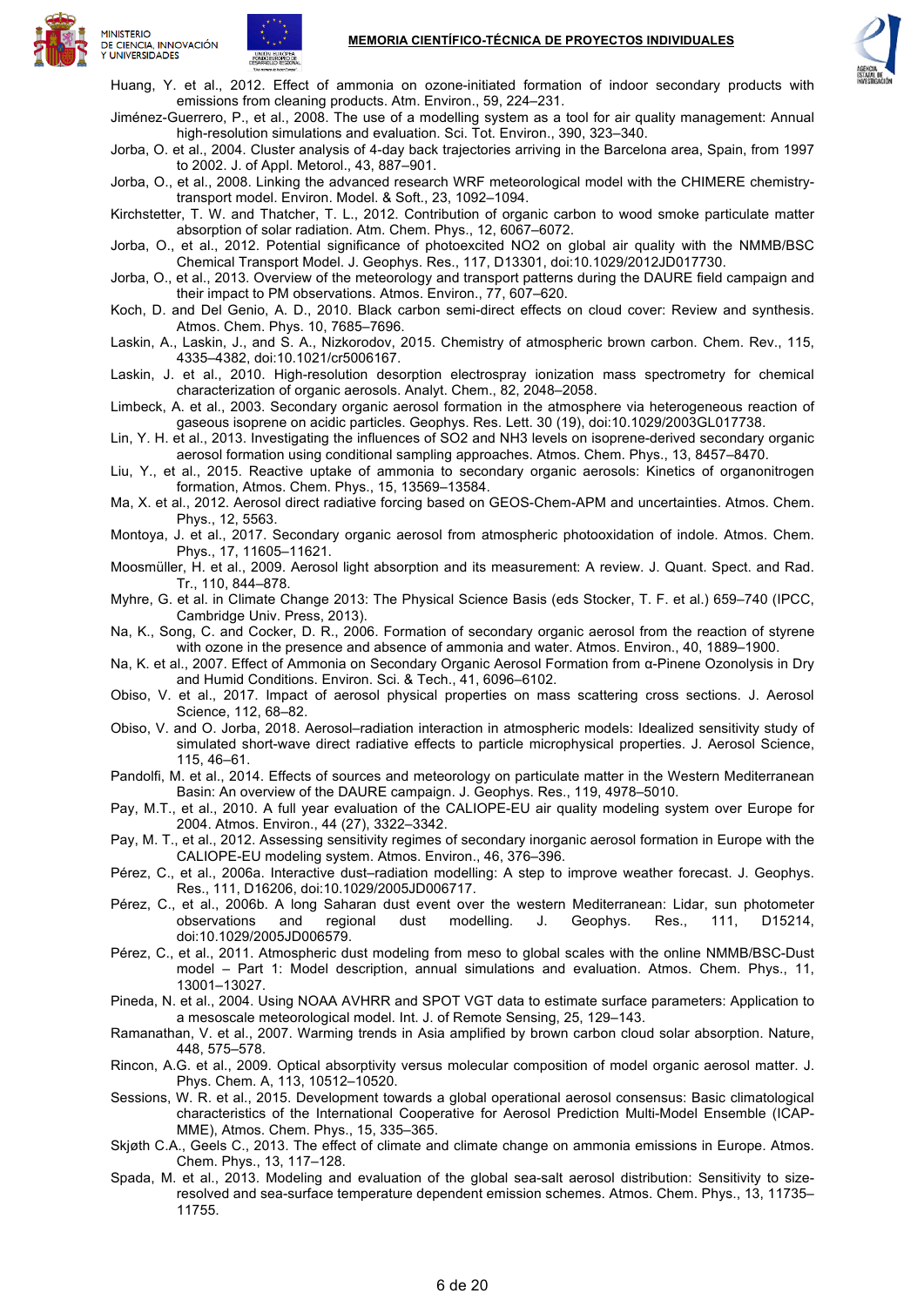





Trainic, M. et al., 2011. The optical, physical and chemical properties of the products of glyoxal uptake on ammonium sulfate seed aerosols. Atmos. Chem. Phys., 11, 9697–9707.

Updyke et al., 2012. Formation of brown carbon via reactions of ammonia with secondary organic aerosols from biogenic and anthropogenic precursors. Atm. Environ., 63, 22–31.

Usher, C.R., Michel, A.E., Grassian, V.H., 2003. Reactions on mineral dust. Chem. Rev.103 (12), 4883–4939.

Zhang, Y. et al., 2017. Top-of-atmosphere radiative forcing affected by brown carbon in the upper troposphere. Nat. Geosci., 10, 486–489.

Zhu, S. et al., 2018. Modeling reactive ammonia uptake by secondary organic aerosol in CMAQ: Application to the continental US. Atmos. Chem. Phys., 18, 3641–3657.

#### **1.2. Hipóstesis de partida, objetivos generales, adecuación Initial hypothesis:**

Organic aerosols (OA) affect climate forcing and human health, but large uncertainties persist in their sources and evolution. Organic aerosols make up a large fraction of total submicron particulate matter (20% to 90%). Recent studies have shown that secondary organic aerosols (SOA) account for a large fraction of the OA burden. Most OA efficiently scatter visible radiation and contribute to a cooling of the atmosphere. However, a significant fraction of OA absorbs radiation in the near-UV and visible ranges. This fraction is generally referred to as "brown carbon" (BrC), and together with black carbon (BC) and mineral dust, contributes to a warming of the atmosphere.

The initial hypotheses supporting the objectives of the project are:

**1)** Current climate models assume that BC and mineral dust are the only two significant types of light-absorbing aerosols on the global scale, and they treat OA as a purely scattering component leading to climate cooling. However, recent advances in the identification and characterization of BrC indicate that BrC may contribute substantially to total aerosol absorption at specific wavelengths. **We hypothesize the inclusion of BrC in models will allow constraining the size and the sign of the radiative forcing of OA.**

**2)** Brown carbon is directly emitted during wood and fossil fuel combustion, but can also be formed by atmospheric oxidation of gas-phase species as a secondary pollutant. Light absorption of some SOA is enhanced after aging of the original aerosol. **We hypothesize that this 'browning' of SOA is a significant contributor to the total absorption of BrC.**

**3)** Recent studies have demonstrated that some initially scattering SOA undergoes browning during exposure to reduced nitrogen compounds such as ammonia, ammonium from dissolved ammonium sulfate or other salts, and amino acids. The contribution of such lightabsorbing OA to the total warming effect of BrC is still highly uncertain. **We hypothesize that the warming is significant in areas with high emissions of ammonia or dissolved ammonium salts.**

**4)** Several field campaigns have focused on the characterization of OA. The EGAR group has conducted several field campaigns to study the processes involved in the formation of pollution episodes with formation of secondary aerosols. Last July 2018, EGAR organized a comprehensive camaign measuring relevant atmospheric pollutants (e.g.,  $O_3$ ,  $NO_2$ ,  $NH_3$ , and secondary aerosols) toghether with aerosol optical properties. Mesurements where conducted at a site with high ozone and ammonia concentrations. Results of this campaign provide an excellent framework to further investigate the role of SOA in northeast Spain, and study the role of NH3 in the formation of some SOA. **The optical properties measued** *in situ* **will provide valuable information on the presence of some absorbing secondary BrC under ambient conditions.**

# **Main objective:**

The main objective of this proposal is to explore the effect of the reactive uptake of ammonia  $(NH<sub>3</sub>)$  by secondary organic aerosols (SOA) on the optical properties and burden of anthropogenic and biogenic SOA using both experimental and modeling approaches. We propose implementing new NH3-SOA chemistry from UCI and PNNL laboratory experimental results in a state-of-the-art atmospheric-chemistry model to quantify the fraction of BrC of primary and secondary origin, and the contribution of this light-absorbing SOA and BrC on the total radiative forcing of OA. We also propose the analysis of specific field campaigns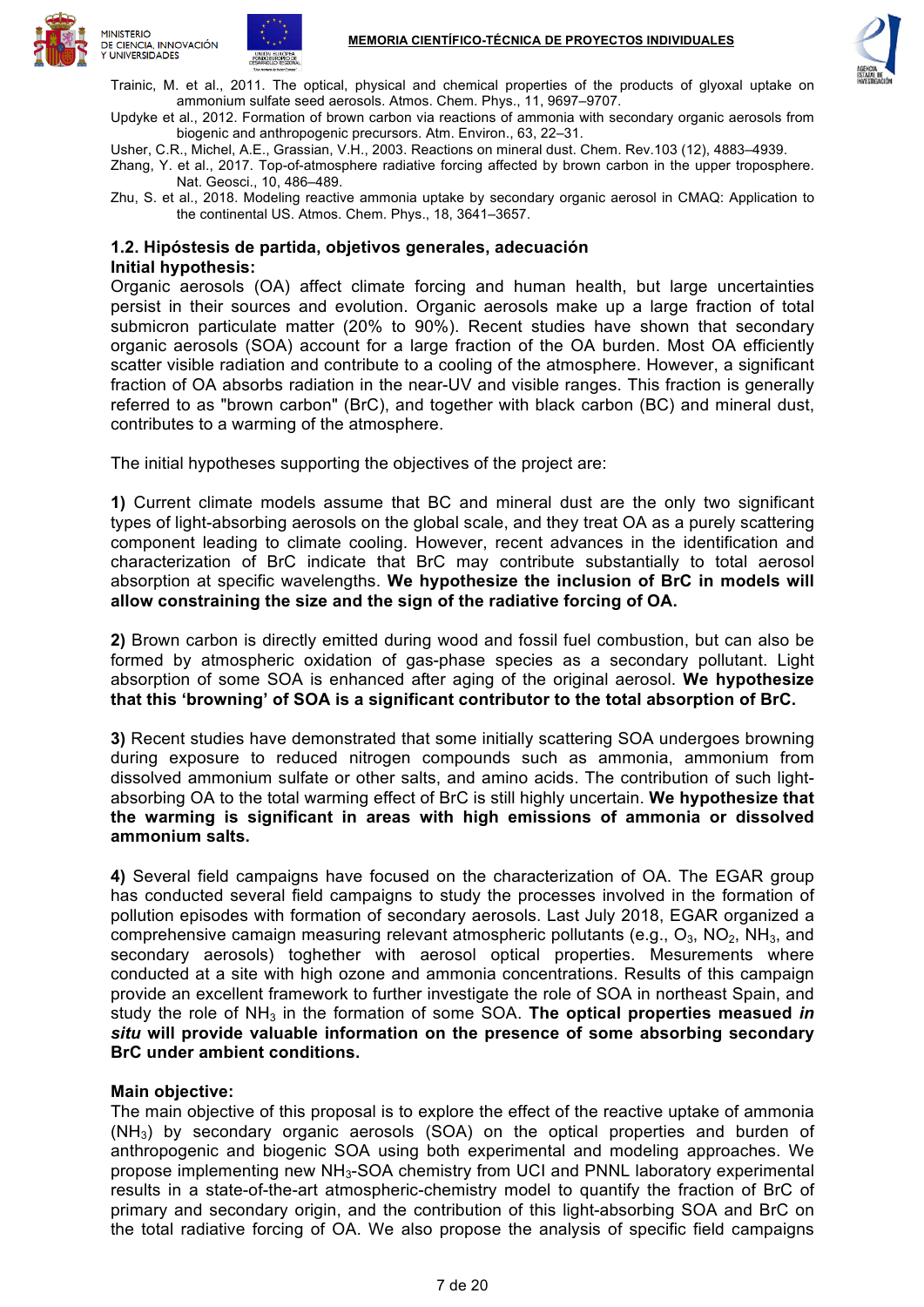

**UNIVERSIDADES** 





conducted in northeast Spain by the EGAR group to study the relevance of this new chemistry in a region with high  $NH<sub>3</sub>$  and  $O<sub>3</sub>$  concentrations. Surface concentration measurements of  $NH_3$ ,  $O_3$  and OA were conducted together with optical property measurements (absorbing AOD, single scattering albedo, and absorbing Ångstrom exponent). The combination of modeling studies with field campaign measurements may provide unique information on the light-absorbing contribution of secondary BrC in northeast Spain.

#### **Appropriateness to the National and European research strategy**

The topic of the present proposal covers the fifth societal challenge identified by the Spanish research strategy regarding climate change. A better understanding of the role of lightabsorbing organic aerosols on the radiative balance of atmospheric models will contribute to reduce uncertainties in the quantification of radiative forcing attributed to anthropogenic and natural aerosols. Such advances will contribute to the future mitigation and adaptation measures required to face challenges that Climate Change is creating. The goals defined in HORIZON 2020 related to climate change and air quality modeling are in agreement with the strategy defined by the Spanish Government. In this sense, the improvement and evaluation of air quality modeling systems and advancement in the understanding of anthropogenic forcing that is enhancing climate change are key areas of research at the European level.

Additionally, the objectives of the present proposal are in agreement with the research lines defined by the "Estrategia Española de Ciencia Tecnología e Innovación 2013–2020" of the Ministry of Science, Innovation and Universities. The Strategy identifies aerosols as one of the critical pollutants to monitor and for which further modeling activities are required. One of the targets of the Plan is the reduction of secondary-aerosol precursor emissions. Approximately 40% of PM10 comprises secondary aerosols. Modeling tools developed as part of the proposed project will provide valuable information about the chain production of secondary aerosols and will facilitate identification of strategies that may lead to their reduction in the atmosphere. Concerning actions to promote research, the Strategy identifies air quality modeling as a key topic where the Spanish research community must further increase its expertise. Models must be improved and evaluated under a variety of conditions. The present proposal has as its primary objective to further understanding of the contribution of secondary organic aerosols to total aerosol concentrations and the impact of such aerosols on radiative forcing affecting the climate.

Finally, the Horizon 2020 2016–2017 Work Programme for the "Climate action, environment, resource efficiency and raw materials" challenge describes the European air quality economic sector as "critical to moving forward the transition to a circular economy, and also an important source of growth and jobs." Additionally, climate action is one of the primary crosscutting actions highlighted by the Horizon 2020 program, and the effect of aerosol species on Earth's radiative balance represents the largest uncertainty in predicting the trajectory of climate change. Thus, the expected impact of this research—to improve the prediction skills of aerosol mass and optical properties, and their impact on air quality and climate in one of the premier Spanish chemical weather prediction systems, NMMB-MONARCHv1.0—falls perfectly in line with European research priorities and concurrent initiatives.

# **1.3. Objetivos específicos**

To achieve the main objective of the project, three specific objectives are defined:

**1)** Design a new mechanism for the formation and evolution of secondary BrC from the reactive uptake of ammonia into SOA for chemical transport models, and a new aerosol– radiation interaction parameterization for secondary BrC aerosol.

**a.** Review laboratory experiments conducted by Prof. Sergey Nizkorodov (UCI) on the reactive uptake of  $NH<sub>3</sub>$  on SOA and its impact on the absorption properties of the resulting particles.

**b.** Review laboratory experiments conducted by Dr. Alla Zelenyuk-Imre (PNNL) using single-particle measurements of  $SOA + NH<sub>3</sub>$  aerosols to characterize several physical aerosol properties, including density and morphology.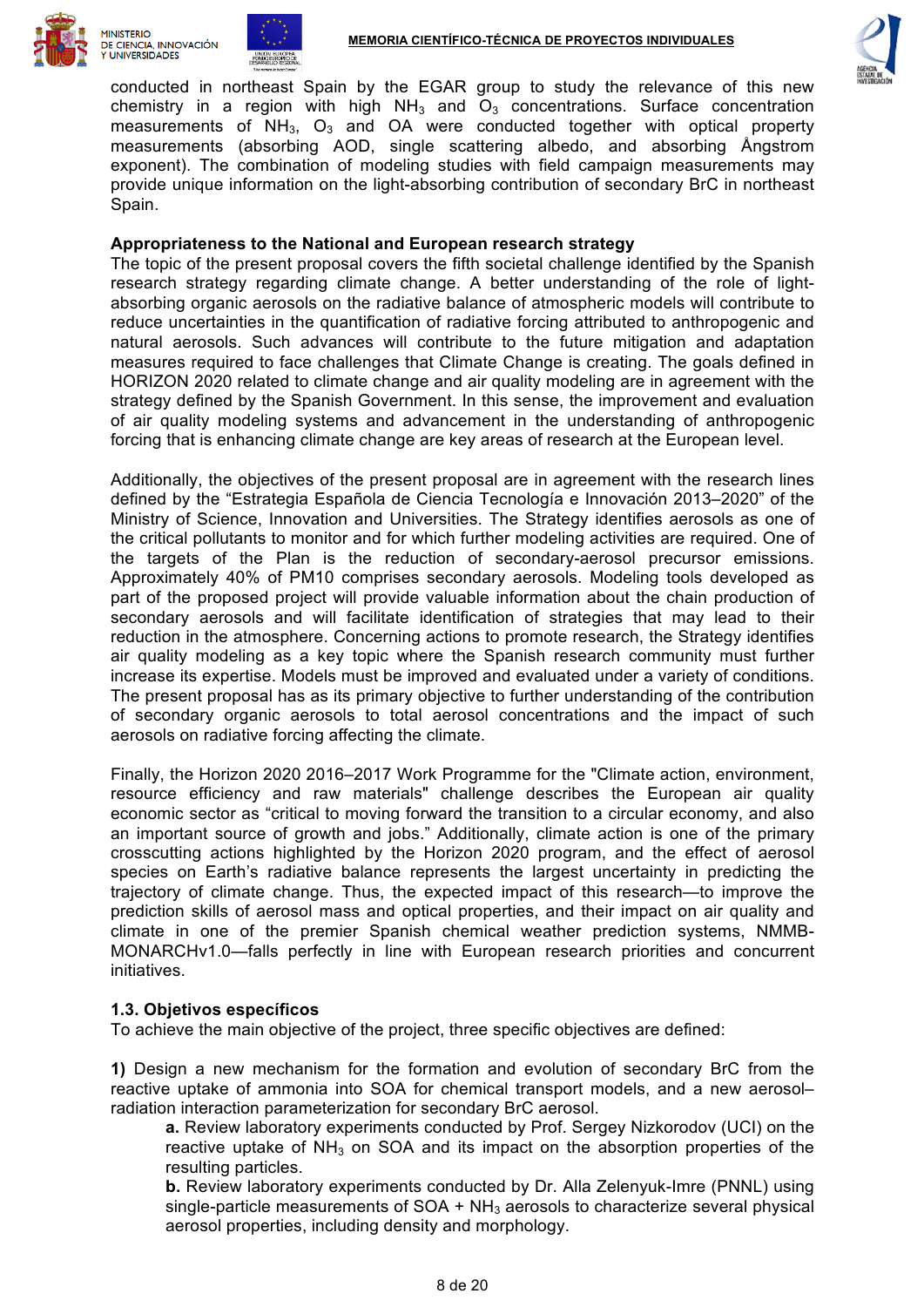





**c.** Analyze results of a field campaign conducted by Dr. Xavier Querol and Dr. Andrés Alastuey (EGAR) in northeast Spain measuring ozone, ammonia, secondary aerosols and aerosol optical properties. Measurements were performed at a countryside site in the Village of Vic, a region characterized by recurrent exceedances of ozone concentrations ( $>$ 200 µg m<sup>-3</sup> average hourly concentrations) during summertime, and where high concentrations of ammonia have also been measured (40  $\mu$ g m<sup>-3</sup> daily mean concentrations).

**2)** Explore the roles of the reactive uptake of NH<sub>3</sub> on SOA formation, and of SOA aging on the total mass of BrC, OA and particulate matter by means of atmospheric-chemistry modeling experiments conducted with the NMMB-MONARCHv1.0 model.

**a.** Implement a new organic aerosol tracer labelled "Brown Carbon" in the atmospheric-chemistry model. Include emission, transport and deposition of the new aerosol component.

**b.** Include the new NH<sub>3</sub>-related SOA formation and aging mechanism proposed in specific objective 1 in the NMMB-MONARCHv1.0 model.

**c.** Evaluate the new BrC mechanism using regional modeling experiments over northeast Spain at high horizontal and temporal resolution (1 km x 1 km and hourly frequency), and global modeling experiments at medium resolution (50 km x 50 km and 3 hourly frequency).

**3)** Quantify the contribution of BrC to overall OA radiative forcing by means of modeling experiments.

**a.** Implement the parameterized scheme for BrC aerosol radiative effects in the radiation module of NMMB-MONARCHv1.0 to explicitly determine the radiative forcing from secondary BrC, following the scheme developed in Specific Objective 1.

**b.** Characterize the optical properties of BrC (extinction efficiency, single scattering albedo and asymmetry parameter) by means of Mie or T-Matrix calculations, while considering the effects of SOA aging on BrC optical properties.

**c.** Perform model experiments to quantify the radiative forcing of BrC at the global and regional scales.

**d.** Contribute to the AEROCOM-Phase III initiative an updated global aerosol simulation that includes a comprehensive treatment of BrC and aging processes associated with the reactive uptake of  $NH<sub>3</sub>$  on SOA.

# **1.4. Metodología**

The manpower envisaged for the proposed project will be provided by the research team of the proposal (three senior researchers and an experienced technician) and Dr. Matthew L. Dawson (AC-BSC; Marie Skłodowska-Curie fellowship, atmospheric chemist and modeler). External collaborators include Prof. Sergey Nizkorodov and Prof. Donald Dabdub (University of California, Irvine; UCI) as experts on laboratory measurements and modeling of the reactive uptake of NH3 on SOA and absorption properties; Dr. Alla Zelenyuk-Imre (Pacific Northwest National Laboratory; PNNL) as an expert on lab and field measurements of singleparticle aerosol properties; Dr. Xavier Querol and Dr. Andrés Alastuey (Environmental Geochemistry and Atmospheric Research group at IDAEA-CSIC; EGAR) as experts on experimental field campaigns measuring secondary aerosols and optical properties; and Dr. Kostas Tsigaridis (NASA–Goddard Institute for Space Studies; NASA–GISS) as an expert on climate modeling, aerosol forcing, and organic aerosols. Finally, one post-doctoral researcher (PD1) with experience in atmospheric chemistry and secondary aerosol modeling will be hired, and will contribute to WP2 and WP3—implementing and assessing the impact of the new secondary BrC formation and aging mechanism.

In order to achieve the proposed objectives, we define the following methodology and working plan:

# **Work package 1: The science basis—design of a new BrC formation mechanism and a BrC aerosol–radiation interaction parametrization**

The proper treatment of BrC in chemical transport models requires a in-depth understanding of its various formation mechanisms. Conventional knowledge associates light-absorbing OA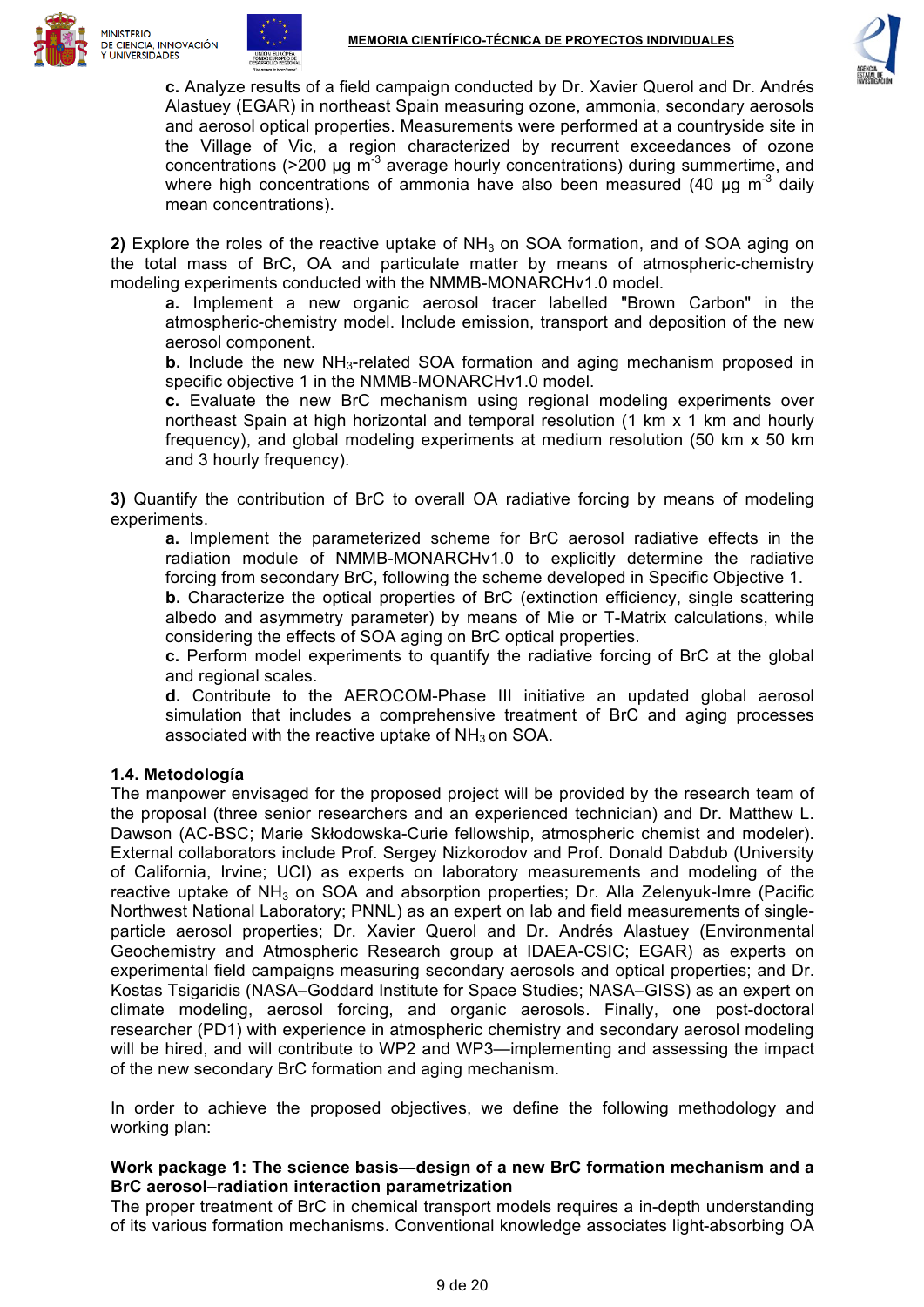





with primary sources and light-scattering OA with secondary sources. Well-known primary BrC sources include smoldering forest fires and residential coal combustion. However, recent work has demonstrated the existence of secondary sources of BrC that involve multi-phase reactions among gas-phase, particulate-phase and cloud micro-droplet constituents. Furthermore, browning transformations have been observed in specific SOA-aging processes. The aim of WP1 is the design of a comprehensive and computationally efficient mechanism for secondary BrC formation that accounts for state-of-the-science understanding of the processes involved in the reactive uptake of  $NH<sub>3</sub>$  on SOA and its effects on aerosol mass loading, optical properties and physical characteristics. Laboratory results from Prof. Sergey Nizkorodov (UCI) and Dr. Alla Zelenyuk-Imre (PNNL), and a preliminary chemical mechanism proposed by Prof. Donald Dabdub (UCI) will be the starting point of the design of the new secondary BrC mechanism. Furthermore, we propose to analyze field measurements of SOA and aerosol optical properties conducted by Dr. Xavier Querol and Dr. Andrés Alastuey (EGAR) to search for evidence of the role of  $NH<sub>3</sub>$  in the formation of secondary BrC. The overall outcome of WP1 will be the science details of a new secondary BrC formation mechanism and BrC aerosol–radiation interaction parameterization to be implemented in NMMB-MONARCHv1.0 model in WP2 and WP3.

#### **Task 1.1 Review of laboratory experiments of the reactive uptake of NH3 on SOA conducted at UCI**

Prof. Sergey Nizkorodov and Prof. Donald Dabdub are currently performing chamber experiments designed to expand on their work to quantify the impact of  $NH<sub>3</sub>$  on SOA aging using a variety of biogenic and anthropogenic SOA precursors under various atmospherically relevant temperature and relative humidity conditions. The work proposed in this task will collaboratively parameterize their published and on-going work on the formation of lightabsorbing SOA from NH<sub>3</sub> processing for inclusion in the NMMB-MONARCHv1.0 model. The new chemistry will expand the current implementation with a state-of-the-art secondary BrC formation and aging mechanism to quantify the effects of the new  $NH<sub>3</sub>$ –SOA chemistry on the total OA burden. Because this new chemistry represents a sink of  $NH<sub>3</sub>$  that was not accounted for in previous model simulations, it is expected that the burden of secondary inorganic aerosols will change (as suggested by preliminary results of Prof. Dabdub and Prof. Nizkorodov). Prof. Sergey Nizkorodov and Prof. Donald Dabdub are already publishing their work on this new chemistry. This reduces uncertainty in the feasibility of the task due to a lack of applicable results. The expertise of the AC-BSC research team on numerical modeling and the participation of Prof. Sergey Nizkorodov and Prof. Donald Dabdub makes this task completely feasible.

#### **Task 1.2 Review of single-particle measurements of SOA exposed to NH3 conducted at PNNL**

Dr. Alla Zelenyuk-Imre and her team at PNNL are also currently working to extend their investigation of the physical and chemical changes to aerosol particles from the interaction of gas-phase  $NH<sub>3</sub>$  and SOA to a variety of SOA precursors and relative humidity conditions. This task will focus on collaboratively developing a scheme to account for changes to particle coagulation and further uptake caused by the uptake of gas-phase  $NH<sub>3</sub>$  into SOA from various precursors. A simple core-shell or 'onion' model will be investigated for its ability to capture changes in particle-phase diffusion, uptake and coagulation, and for its feasibility for inclusion in NMMB-MONARCHv1.0. Once complete, this scheme will be coupled with the chemical and optical mechanism described in Task 1.1, and evaluated for its impact of BrC formation and lifetime. Dr. Zelenyuk-Imre and her team have already published results for ɑpinene SOA interactions with  $NH<sub>3</sub>$  under dry conditions (Bell et al., 2017). Thus, the feasibility of having results available for the development of the physical scheme is high. Development of the scheme will leverage the modeling experience and resources of both the AC-BSC team and Prof. Dabdub's research group, adding value to the proposed work.

# **Task 1.3 Analysis of field measurements of ammonia, SOA and aerosol optical properties conducted by EGAR**

The 'browning' of some SOA (e.g., limonene/ $O_3$  SOA) has been observed during exposure to high-concentrations of reduced nitrogen compounds (NH<sub>3</sub>, NH<sub>4</sub><sup>+</sup>, and amino acids). This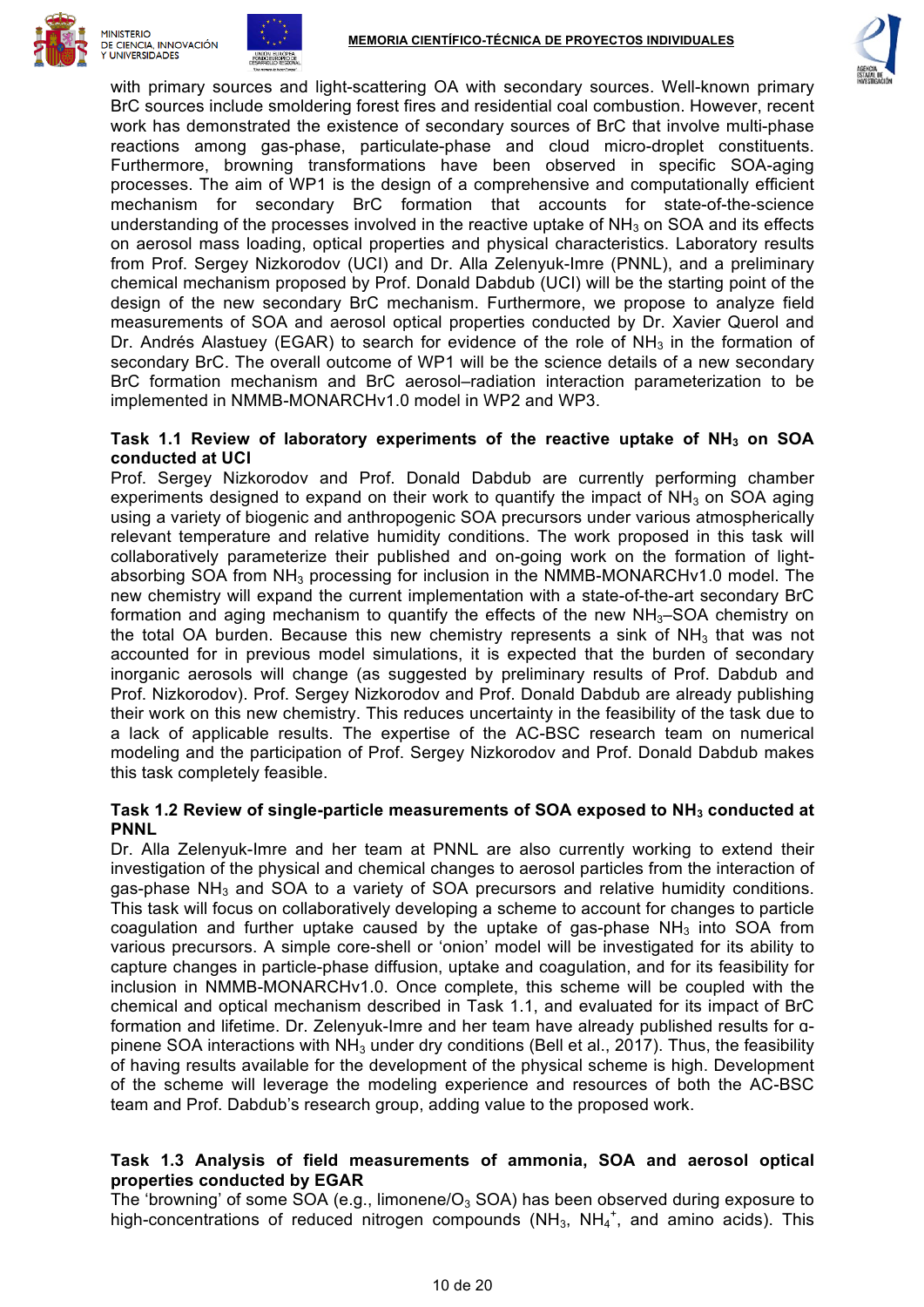





chemistry may contribute to aerosol absorption under ambient conditions when high concentrations of reduced nitrogen compounds are present, frequent changes in relative humidity occur, and/or high photochemical activity is observed. Such conditions may exist in predominantly agricultural areas and in forested areas where high oxidant concentrations (e.g.,  $O_3$  or OH), high NH<sub>3</sub> concentrations, and high photochemical activity are prevalent.

There is a region in northeast Spain, located in a rural area where farming and agriculture activities are dominant, that is characterized by recurrent exceedances of ozone concentrations ( $>$ 200 µg m<sup>-3</sup> hourly concentrations) during summer, where high ambient ammonia concentrations are common (40  $\mu$ g m<sup>-3</sup> daily mean concentrations). This site, the Plana de Vic, was the location of a recent field campaign conducted by EGAR in July 2018. Measurements retrieved during the campaign were: (1) hourly concentrations of  $NH_3$ ,  $O_3$ ,  $NO<sub>2</sub>$  and VOCs at surface level; (2) daily average concentrations of organic carbon, elemental carbon, sulfate, nitrate, ammonium, mineral fraction, trace elements like levoglucosan (tracer of organic mass from biomass burning), and pH; (3) loading of BC and aerosol light absorption coefficients from a Multi-Angle Absorption Photometer; (4) aerosol light absorption coefficients ( $\sigma_{\text{an}}$ ) at seven wavelengths from the UV to near IR measured with an aethalometer, from which absorption Ångstrom exponents can be derived; (5) aerosol light scattering ( $\sigma_{\rm{so}}$ ) and hemispheric backscattering ( $\sigma_{\rm{bsp}}$ ) coefficients measured at three wavelengths measured with a nephelometer, from which the scattering Ångstrom exponent and single scattering albedo can be derived; (6) the vertical structure of atmospheric aerosols from a ceilometer; and (7) quantitative measurements of the nonrefractory components of submicron atmospheric aerosols (sulfate, nitrate, chloride, ammonium and OA) with a time resolution of 15 min to 1 h measured with an Aerosol Chemical Speciation Monitor (ACSM). The ACSM provides organic mass spectra, which can be analyzed by multivariate mathematical techniques, such as positive matrix factorization (PMF), to identify the OA origin/type. The most common OA sources/types are: hydrocarbonlike OA (HOA), which is related to primary engine emissions; biomass burning OA (BBOA), related to primary emissions from biomass combustion; and oxygenated OA (OOA), attributed to secondary OA (SOA).

An analysis of all the measurements combined with the model results will provide valuable information on the presence of BrC and the relevance of the reactive uptake of  $NH<sub>3</sub>$  on SOA in the real atmosphere. Collaborations already established with the UCI, PNNL and EGAR teams assure the feasibility of this task, as their research work is currently or soon-to-be published.

# **Work package 2: BrC chemistry and the role of reactive uptake of NH3 by SOA: Model development and simulations**

Work package 2 will address specific objective 2. The chemical mechanism and aerosol representation proposed in WP1 will be implemented in the NMMB-MONARCHv1.0 model. Modeling experiments will then be performed to explore the dynamics of secondary BrC formation and aging and advance the scientific community's understanding of the role of BrC chemistry in air quality.

# **Task 2.1 Implementation of the secondary BrC aerosol component in the NMMB-MONARCHv1.0 model**

The current NMMB-MONARCHv1.0 aerosol mechanism models the life cycle of aerosol components in the troposphere that are known to have important effects on air quality and climate: mineral dust, sea salt, organic aerosol, black carbon, sulfate, nitrate and ammonium. However for calculations of aerosol radiative effects, this approach groups all primary and secondary organic carbon into a single aerosol component—organic aerosol (OA)—with no distinction of their unique optical properties. Aerosol models are constrained by optical measurements, mainly aerosol optical depth (AOD) and absorbing AOD. To calculate the total AOD from the mass concentrations solved by NMMB-MONARCHv1.0, we assume some optical properties derived from the Optical Properties of Aerosols and Clouds (OPAC) dataset. The OPAC dataset provides an OA refractive index that assumes OA is purely scattering. As discussed in Section 1, a significant fraction of OA absorbs in the UV–vis range, and this has a strong impact on the radiative forcing of OA. The inclusion of absorbing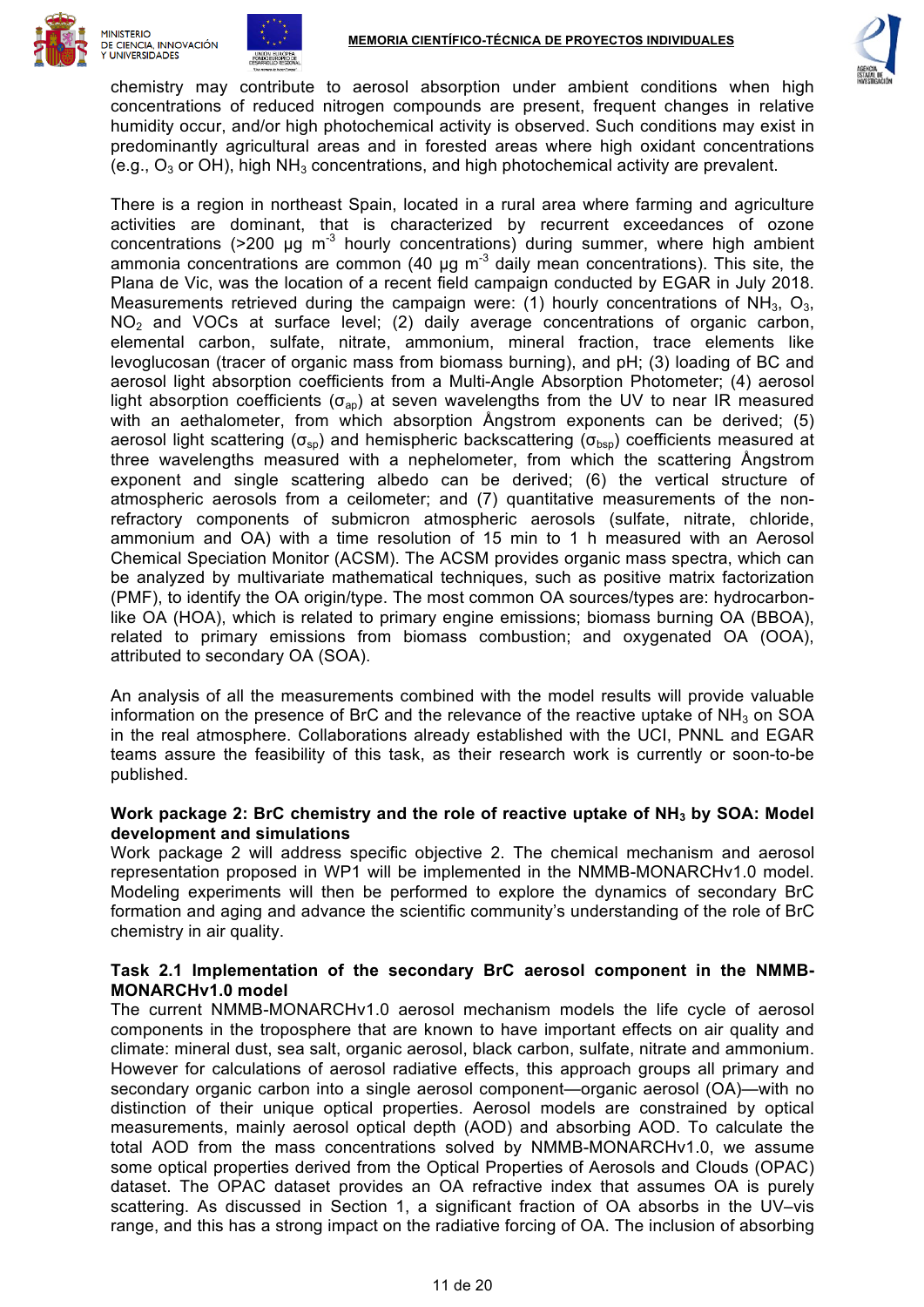





OA will greatly improve the modeled effects of OA in the atmosphere, as it will allow a consideration of both its scattering and absorbing properties. To accomplish this, task 2.1 will add a new aerosol tracer in NMMB-MONACHv1.0— brown carbon (BrC)—for use in aerosol radiative calculations. In this work package, the refractive index for BrC will differ than that for OA, to account for the absorbing properties of BrC. Changes in the microphysical characteristics will be addressed in task 2.3. All transport, sedimentation, and dry and wet deposition processes will be the same for both organic components.

The inclusion of an explicit BrC component requires a new treatment of OA emissions and chemistry. In the new scheme, emissions of primary OA (POA) will be split in OA (purely scattering) and BrC (scattering and absorbing) components. Primary emissions of BrC are mostly from fossil fuel combustion and biomass burning Currently, particulate matter from such emissions are split into the BC and OA aerosol categories. In the new scheme, the OA fraction will be further split into 60%–70% OA and 30%–40% BrC, after selecting a value based on a review of the relevant literature. Finally, secondary formation of OA (SOA) will also be split into OA and BrC components, as there are well known reactions that form purely scattering SOA, and others that form BrC-SOA. The most relevant formation pathways in the troposphere will be implemented for both SOA and BrC-SOA. For optical calculations, OA and BrC will include both primary and secondary organic species. However, POA and SOA will be treated separately in the chemical mechanism to account for the unique chemical aging of SOA, which affects its light-absorbing properties, and will be addressed in task 2.2.

#### **Task 2.2 Implementation of the new chemical mechanism for BrC chemistry and the reactive uptake of NH3 on SOA in the NMMB-MONARCHv1.0 model**

Following the chemistry scheme proposed in WP1, a new chemical mechanism will be implemented in NMMB-MONARCHv1.0. The new chemistry will a include chemical pathway that leads to secondary BrC formation—the reactive uptake of  $NH<sub>3</sub>$  on SOA. The current version of the model includes a simplified treatment of SOA with a two-product scheme that contributes to the total OA (purely scattering) mass. The new chemistry will expand the current implementation with a state-of-the-art BrC chemical mechanism to quantify the role of this new  $NH<sub>3</sub>$ –SOA chemistry on the total OA burden. The mechanism will include an aging process for SOA that transforms pure-white organics into BrC, based on  $NH<sub>3</sub>$  reactive uptake. From laboratory studies it is known that the browning effect of some SOA species only lasts for a few hours, after which the aerosol recovers its purely scattering properties. This process will also be explicitly implemented in the model with a decay time of several hours (recent literature suggests a decay time of  $\sim$ 6 hours) from newly formed secondary BrC to purely scattering SOA.

# **Task 2.3 Aerosol microphysical treatment for BrC**

To account for observed changes in aerosol microphysical properties upon reactive uptake of  $NH<sub>3</sub>$  by SOA, a new aerosol representation will be developed as task 2.3. This representation will follow the approach of current state-of-the-science approaches to modeling nonequilibrium aerosol processes at small scales (e.g., Roldin et al., 2014; Shiraiwa et al., 2010, 2012) that employ multi-layered aerosol representations. This type of approach will facilitate modeling of the formation of a solid shell by reactive uptake of  $NH<sub>3</sub>$  on SOA, leading to reduced coagulation and uptake of gases, and limited particle-phase diffusion, as has been observed for  $\alpha$ -pinene-SOA reacting with gas-phase NH<sub>3</sub> in laboratory studies (Bell et al., 2017). To make the treatment feasible for regional and global modeling, the number of modeled aerosol layers will be reduced to 2 or 3, and applied only to BrC-containing aerosols. Dr. Zelenyuk-Imre, one of the external collaborators of this proposal, performed the laboratory studies that will be used to parameterize the new aerosol representation (Bell et al., 2017), was involved in the development of a similar model for the non-equilibrium treatments of aerosol processes at smaller scale (Rodin et al., 2014), and will be of invaluable help in the execution of task 2.3.

# **Task 2.4 Modeling experiments**

Several numerical simulations with the new aerosol scheme implemented in NMMB-MONARCHv1.0 are planned. Two domains of study and periods of analysis are proposed: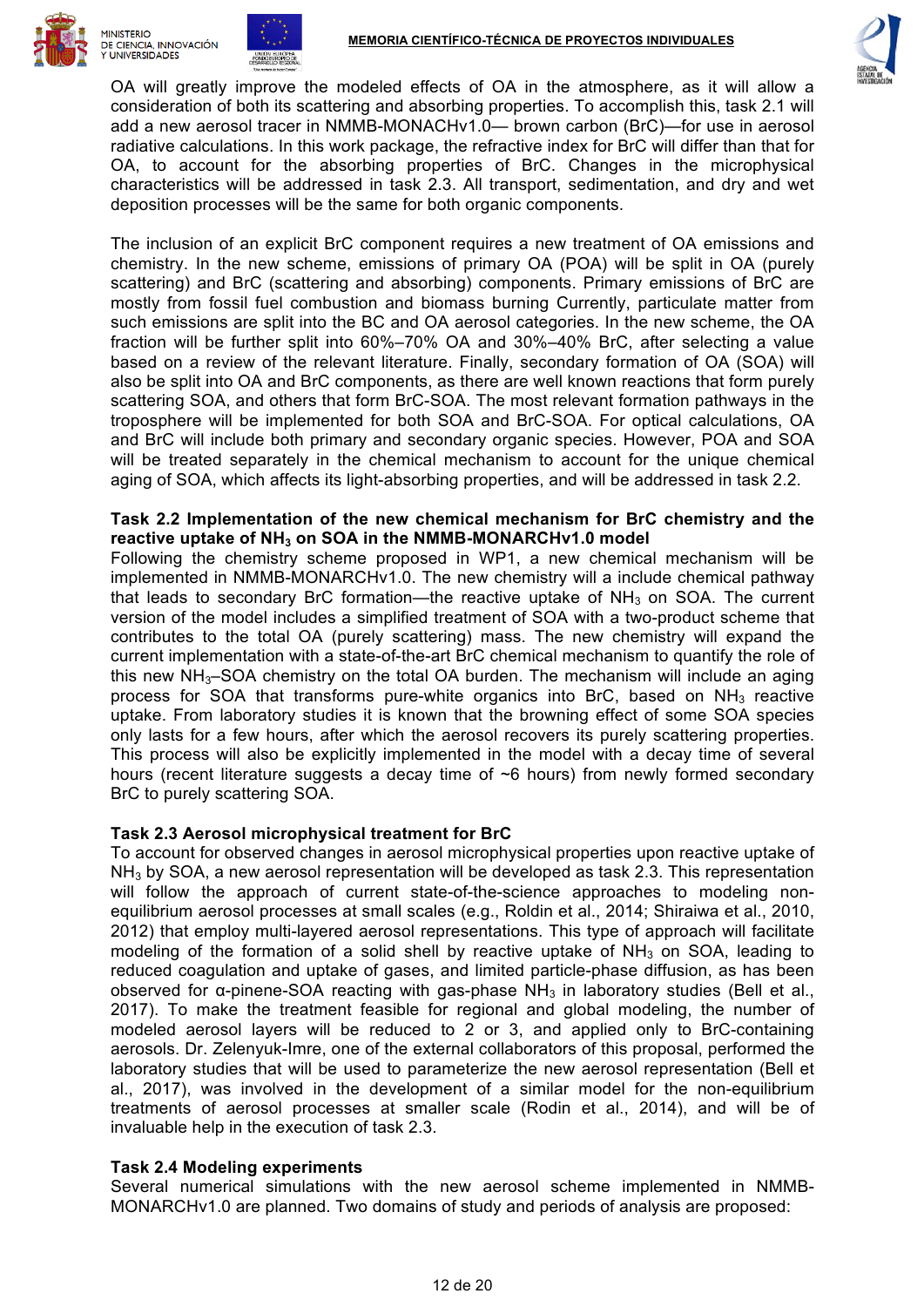





a) Regional scale: High-resolution simulations will be conducted to explore the role of BrC chemistry in northeastern Spain at a resolution of 1 km x 1 km. Anthropogenic emissions will be provided by the HERMESv3 emission inventory developed at AC-BSC at hourly temporal resolution. Biomass burning emissions will be obtained from the CAMS Global Fire Assimilation System GFASv1.2. Biogenic emissions will be calculated online within NMMB-MONARCHv1.0 using the MEGANv2.04 model. Ground-based observations gathered as part of WP2 will be used to evaluate model performance in terms of surface concentrations of organic aerosols and to constrain the total AOD and the absorbing AOD. Retrievals of single scattering albedo and absorbing Ångstrom exponent will be used to identify periods of time when BrC is present. The period of study will be July 2018, covering the measurement period of the summer campaign in Vic conducted by EGAR.

b) Global scale: The updated model will be configured for an evaluation of the impact of  $NH<sub>3</sub>$ on SOA globally, at a resolution of 0.7º x 0.5º. Model input conditions, including gas and aerosol species emissions will be compiled from existing inventories: HTAPv2 for anthropogenic emissions, GFASv1.2 for biomass burning emissions, and MEGANv2.04 for biogenic emissions. Ground-based and satellite observations of key species and bulk aerosol optical properties will be used to evaluate model performance. Model results will be used to assess the impact of the newly incorporated chemistry on air quality hot spots and on the global distribution of absorbing AOD.

Results of both experiments will be discussed with UCI, PNNL and EGAR collaborators. The expertise of the AC-BSC research team on numerical modeling and the use of supercomputer resources makes this work package feasible.

# **Work package 3: Radiative forcing of organic aerosols**

Work package 3 will cover specific objective 3. This work package is focused on quantifying the contribution of BrC and secondary BrC to the radiative forcing of organic aerosols globally. Thus, the optical properties of OA and BrC will be revised and updated, and the effect of BrC will be included in the radiative parameterizations of NMMB-MONARCHv1.0. Dr. Kostas Tsigaridis from NASA–GISS will be deeply involved in this work package: in the determination of the optical properties of BrC, the set-up of the model experiments, and the assessment of the radiative forcing of both OA and BrC. He is an expert in aerosol modeling and radiative forcing of organic aerosols.

#### **Task 3.1 Review of aerosol optical properties: fresh, aged, coatings and water uptake**

Currently, the NMMB-MONARCHv1.0 model uses the OPAC database to quantify the optical properties of each aerosol component. This information is then used to compute the aerosol optical depth and the radiative forcing of aerosols. The refractive indices from OPAC are outdated for some aerosol types (e.g., for mineral dust and organic aerosols), and water uptake is underestimated (e.g., for sulfate aerosols). In this task, we will review the optical properties for carbonaceous aerosols according to their physico-chemical state (freshly emitted, aged, with coatings of other species, such as sulfate, dry or with condensed water, etc.).

Several recent works have quantified the refractive index of organic aerosols. For reference, the OA refractive index currently used in NMMB-MONARCHv1.0 is 1.53 + 0.008i at 300 nm and 1.53 + 0.006i at 550 nm. Such values are typical of primarily scattering organic aerosols with some slight absorption. Recent work quantified the imaginary part of the refractive index for BrC as ranging from <0.0001 to 0.2 at 550 nm. This large variability indicates that BrC in regions not dominated by BC may be a significant contributor to total absorption. The choice of treatment for BrC in models, if one exists at all, may significantly affect the radiative forcing of OA.

A review of recent work quantifying the optical properties of aerosols will be conducted and a specific parameterization of optical properties will be determined for implementation in NMMB-MONARCHv1.0 as task 3.2.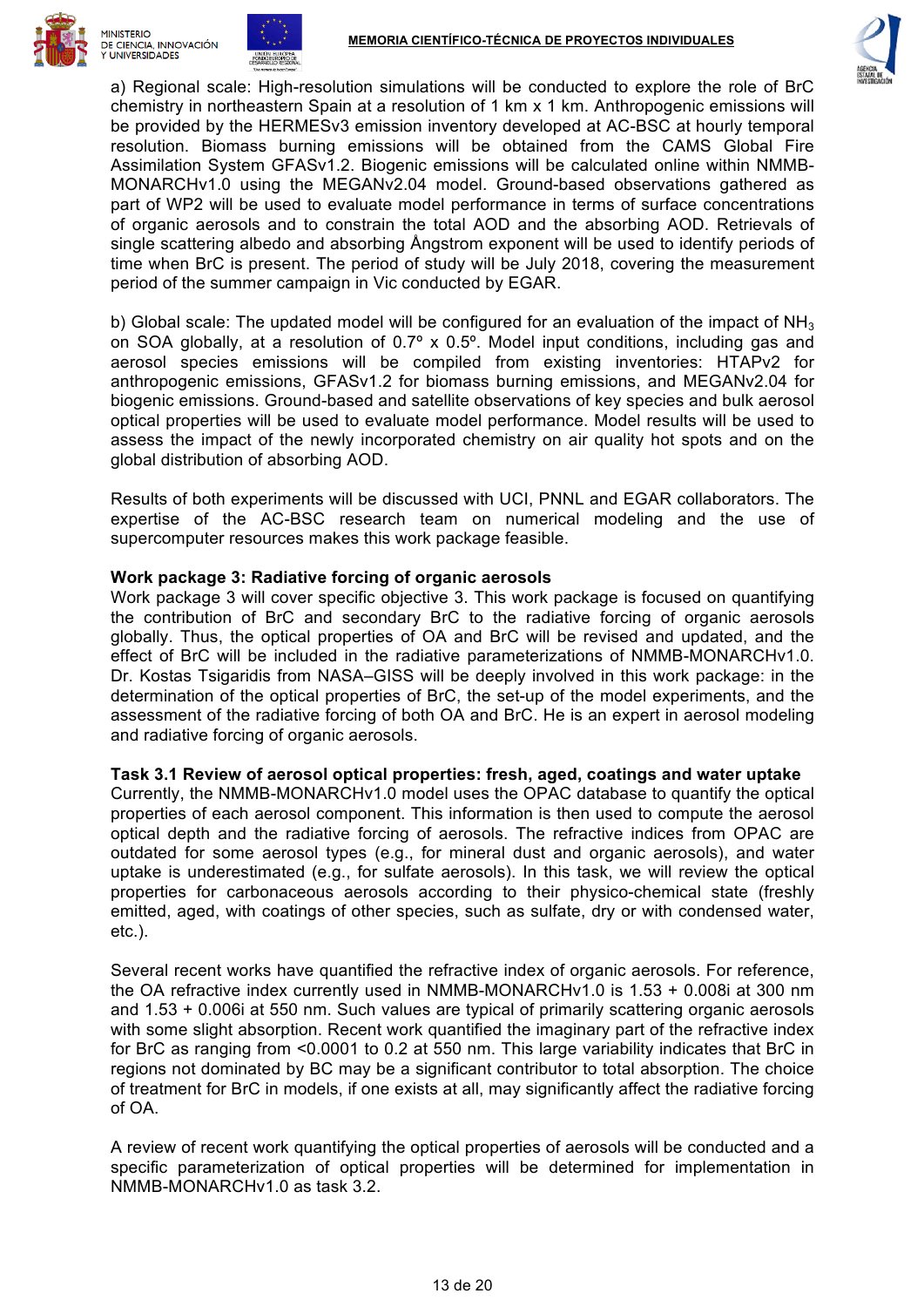





#### **Task 3.2 Implementation of BrC treatment in the radiative parameterizations of NMMB-MONARCHv1.0 and an update of aerosol optical properties**

Aerosol–radiation interaction processes were implemented in NMMB-MONARCHv1.0 (previously known as NMMB/BSC-CTM) in projects CGL2006-11879 (for dust) and CGL2013-46736 (for other globally relevant aerosols: sea-salt, black carbon, organic carbon and sulfate). Following the same approach used in these projects, a treatment for BrC will be implemented as part of this project. Additionally, the contribution of SOA to the total radiative direct effect will be implemented for non-absorbing and absorbing species. The NMMB-MONARCHv1.0 atmospheric driver uses the RRTMG radiative transfer model, which permits the inclusion of aerosol effects in the radiative budget computation. In this task, we will calculate the extinction efficiency, single-scattering albedo and asymmetry factor for each aerosol size bin and wavelength with a Mie or T-matrix calculation. Complex refractive indices for aerosol components will be updated following the results of task 3.1. A weighted integration across the spectral bandwidth will then be performed using the extraterrestrial solar irradiance spectrum for the solar wavelengths and the Planck function for longer wavelengths. Mean values of optical thickness, single-scattering albedo, and asymmetry factor will then be in-turn derived for each spectral band and atmospheric layer to account for the direct radiative effect in the parameterization.

The expertise of the AC-BSC research team in numerical modeling and previous experience in similar parameterizations make this task completely feasible.

#### **Task 3.3 Assessment of the radiative forcing of the OA and BrC components of organic aerosol**

Aerosol radiative forcing is estimated as the difference in calculated radiative fluxes with all aerosols and with all aerosols except the aerosol type of interest (e.g., OA or BrC). A proper calculation of the radiative forcing of aerosols in models is done by calling the radiation scheme twice during a specific time step of the model. The first call is done considering the effect of all aerosols in the radiative balance, and the second call is done without the aerosol type of interest, or excluding all aerosols if the total effect is desired. Then, the difference in radiative fluxes provides the radiative forcing of only the aerosol type of interest. This approach is used in climate models to avoid considering secondary forcings due to changes in cloud formation attributed to numerical perturbations of aerosols far away from their area of influence. This methodology will be implemented in NMMB-MONARCHv1.0 as task 3.3. This will allow the model to calculate the instantaneous radiative forcing at specific time steps or average values over a specific time period (e.g., annual or monthly).

With this detailed methodology implemented, the radiative forcing of all organic aerosols, both OA and BrC, and their contribution to total aerosol forcing will be quantified using NMMB-MONARCHv1.0. To accomplish this, a global experiment will be prepared based on the configuration defined in task 2.3b. A 10-year run will be conducted under present-time conditions. Globally and regionally averaged values of forcing will be quantified, together with various temporal averagings. The internal variability of the forcing will be quantified and compared with current estimates of climate models. Results of this experiment will contribute to the AEROCOM-Phase III global aerosol model intercomparison initiative.

The expertise of the AC-BSC research team in using supercomputer resources assures the success of the numerical experiments planned for this task.

#### **Work package 4: Project management and dissemination of results**

Work package 4 is devoted to management, monitoring and dissemination activities.

#### **Task 4.1 Project management**

Management of the project will primarily involve communicating with and reporting to the Ministry. Reports will be provided annually. Monitoring of the project will assure its successful development. Corrective actions will be applied, if required, to reduce deviations from the original plan. Achievement of milestones will provide a means to quantify the proper development of the project.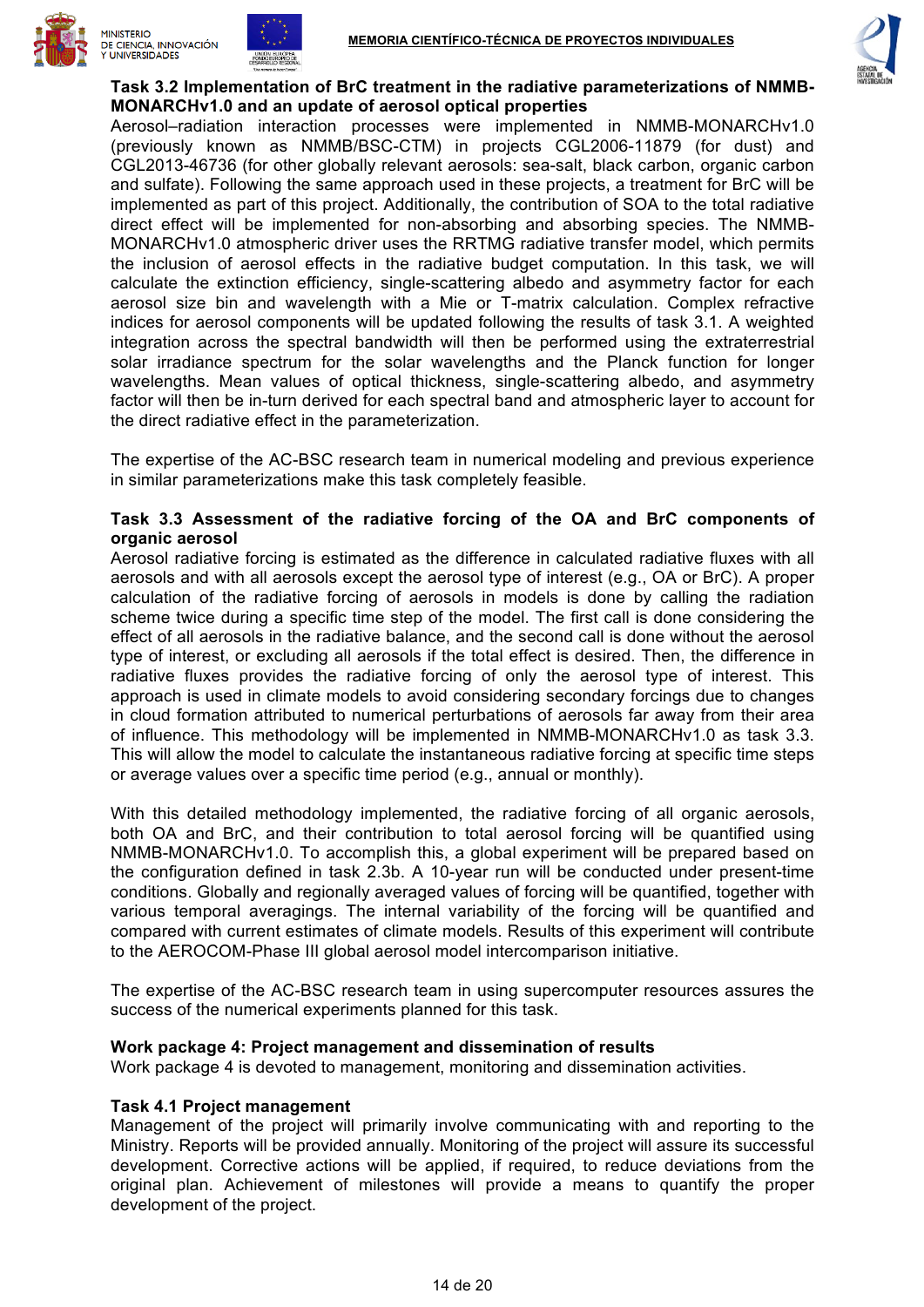





# **Task 4.2 Dissemination of project results**

The dissemination of results will be accomplished through: 1) participation in international conferences, symposia, and other scientifically related activities to present the on-going work of the project and discuss with the scientific community its impact, 2) publication in peerreviewed journals of high-impact, and 3) presentation on the Barcelona Supercomputing Center (BSC) and Earth Sciences Department websites. Model developments will be reported on the model webpage. Public access to the model code will be provided at the end of the project.

# **1.5. Descripción medios materiales, infraestructuras y equipamientos**

BSC will provide access to all key research facilities, infrastructure and equipment required to carry out the planned research. BSC hosts MareNostrum 4 (Spain's largest supercomputer and one of the six Tier-0 nodes of PRACE) and other HPC specialized machines and research prototypes. MareNostrum 4 has a performance capacity of 13.7 Petaflop/s. This new machine has two distinct parts. The general-purpose element, provided by Lenovo, has 48 racks with more than 3,400 nodes with next generation Intel Xeon processors and central memory of 390 Terabytes. Its peak power is over 11 Petaflop/s, ten times more than MareNostrum 3. Despite this increase in capacity, it consumes only 30% more power, reaching only 1.3 MW/year. The second element of MareNostrum 4 will comprise clusters of three different technologies that will be added and updated as they become available. These are technologies currently being developed in the US and Japan to accelerate the arrival of next-generation pre-exascale supercomputers. Like its predecessors, MareNostrum 4 will also be connected to the network of European research centers and universities through the RedIris and Geant networks. In addition, one or two proposals will be submitted to the Red Española de Supercomputacion to have complementary access to supercomputing resources.

# **1.6. Cronograma**

The figure below shows a chronogram of the project along its 36 months of duration. Deliverables (D) and milestones (M) are indicated, and the contributions of each member of the group and external collaborators are detailed for the various tasks.

| <b>Objectives</b>                                                                                                                                                                                                                                                                              |                             | 1st year     |                |                  |                         |   |                |                |                         |   |    |  |                                           | 2nd year |  |  |    |                  |  |                  |  |    |    | 3rd year |                     |  |    |    |                  |      |            |  |    |    |              |      |
|------------------------------------------------------------------------------------------------------------------------------------------------------------------------------------------------------------------------------------------------------------------------------------------------|-----------------------------|--------------|----------------|------------------|-------------------------|---|----------------|----------------|-------------------------|---|----|--|-------------------------------------------|----------|--|--|----|------------------|--|------------------|--|----|----|----------|---------------------|--|----|----|------------------|------|------------|--|----|----|--------------|------|
|                                                                                                                                                                                                                                                                                                | <b>HHRR</b>                 | $\mathbf{1}$ | $\overline{2}$ | 3                | $\overline{\mathbf{4}}$ | 5 | $\overline{6}$ | $\overline{7}$ | $\overline{\mathbf{8}}$ | 9 | 10 |  | $11 \mid 12 \mid 13 \mid 14 \mid 15 \mid$ |          |  |  | 16 | $\overline{17}$  |  | $18$ 19 20       |  | 21 | 22 |          | $23$   24   25   26 |  | 27 | 28 | 29               |      | $30$ 31 32 |  | 33 | 34 | $35 \mid 36$ |      |
| WP1                                                                                                                                                                                                                                                                                            |                             |              |                |                  |                         |   |                |                |                         |   |    |  |                                           |          |  |  |    |                  |  |                  |  |    |    |          |                     |  |    |    |                  |      |            |  |    |    |              |      |
| T1.1                                                                                                                                                                                                                                                                                           | PI, EC1,<br>EC <sub>2</sub> |              |                | M <sub>1.1</sub> |                         |   |                |                |                         |   |    |  |                                           |          |  |  |    |                  |  |                  |  |    |    |          |                     |  |    |    |                  |      |            |  |    |    |              |      |
| T1.2                                                                                                                                                                                                                                                                                           | PI, RG1,<br>EC <sub>6</sub> |              |                |                  |                         |   | D1.1           |                |                         |   |    |  |                                           |          |  |  |    |                  |  |                  |  |    |    |          |                     |  |    |    |                  |      |            |  |    |    |              |      |
| T1.3                                                                                                                                                                                                                                                                                           | PI, PD1,<br>EC3, EC4        |              |                |                  |                         |   |                |                |                         |   |    |  |                                           |          |  |  |    |                  |  |                  |  |    |    | D1.2     |                     |  |    |    |                  |      |            |  |    |    |              |      |
| WP2                                                                                                                                                                                                                                                                                            |                             |              |                |                  |                         |   |                |                |                         |   |    |  |                                           |          |  |  |    |                  |  |                  |  |    |    |          |                     |  |    |    |                  |      |            |  |    |    |              |      |
| T2.1                                                                                                                                                                                                                                                                                           | RG1, RG3                    |              |                |                  |                         |   |                |                |                         |   |    |  | M2.1                                      |          |  |  |    |                  |  |                  |  |    |    |          |                     |  |    |    |                  |      |            |  |    |    |              |      |
| T2.2                                                                                                                                                                                                                                                                                           | PI, RG3,<br>PD1, EC6        |              |                |                  |                         |   |                |                |                         |   |    |  |                                           |          |  |  |    | M <sub>2.2</sub> |  |                  |  |    |    |          |                     |  |    |    |                  |      |            |  |    |    |              |      |
| T2.3                                                                                                                                                                                                                                                                                           | RG2, EC6                    |              |                |                  |                         |   |                |                |                         |   |    |  |                                           |          |  |  |    |                  |  | M <sub>2.3</sub> |  |    |    |          |                     |  |    |    |                  |      |            |  |    |    |              |      |
| T2.4                                                                                                                                                                                                                                                                                           | PD1, PI,<br>RG3, EC1        |              |                |                  |                         |   |                |                |                         |   |    |  |                                           |          |  |  |    |                  |  |                  |  |    |    |          |                     |  |    |    | D <sub>2.1</sub> |      |            |  |    |    |              |      |
| WP3                                                                                                                                                                                                                                                                                            |                             |              |                |                  |                         |   |                |                |                         |   |    |  |                                           |          |  |  |    |                  |  |                  |  |    |    |          |                     |  |    |    |                  |      |            |  |    |    |              |      |
| T3.1                                                                                                                                                                                                                                                                                           | PD1, PI,<br>RG1, EC5        |              |                |                  |                         |   |                |                |                         |   |    |  |                                           |          |  |  |    |                  |  |                  |  |    |    | M3.1     |                     |  |    |    |                  |      |            |  |    |    |              |      |
| T3.2                                                                                                                                                                                                                                                                                           | RG2, PD1                    |              |                |                  |                         |   |                |                |                         |   |    |  |                                           |          |  |  |    |                  |  |                  |  |    |    |          |                     |  |    |    |                  | M3.2 |            |  |    |    |              |      |
| T3.3                                                                                                                                                                                                                                                                                           | PD1, PI,<br>EC2, EC6        |              |                |                  |                         |   |                |                |                         |   |    |  |                                           |          |  |  |    |                  |  |                  |  |    |    |          |                     |  |    |    |                  |      |            |  |    |    |              | D3.1 |
| WP4                                                                                                                                                                                                                                                                                            |                             |              |                |                  |                         |   |                |                |                         |   |    |  |                                           |          |  |  |    |                  |  |                  |  |    |    |          |                     |  |    |    |                  |      |            |  |    |    |              |      |
| T4.1                                                                                                                                                                                                                                                                                           | PI                          |              |                |                  |                         |   |                |                |                         |   |    |  | D4.1                                      |          |  |  |    |                  |  |                  |  |    |    | D4.2     |                     |  |    |    |                  |      |            |  |    |    |              | D4.3 |
| T4.2                                                                                                                                                                                                                                                                                           | all                         |              |                |                  |                         |   |                |                |                         |   |    |  | M4.1                                      |          |  |  |    | M4.1             |  |                  |  |    |    | M4.1     |                     |  |    |    | M4.1             |      |            |  |    |    |              | M4.1 |
| Principal Investigator (PI): O. Jorba   Research Group: E. DiTomasso (RG1), S. Basart (RG2), F. Benincasa (RG3)   External collaborators: D. Dabdub (EC1), S. Nizkorodov (EC2), X. Querol (EC3), A. Alastuey (EC4), K.<br>Tsigaridis (EC5), M. Dawson (EC6)   Hired Personnel: Post-Doc1 (PD1) |                             |              |                |                  |                         |   |                |                |                         |   |    |  |                                           |          |  |  |    |                  |  |                  |  |    |    |          |                     |  |    |    |                  |      |            |  |    |    |              |      |

List of Deliverables (tracking achievements):

D1.1: Design of the secondary BrC formation mechanism: chemistry and aerosol microphysical treatment.

D1.2: Evidence of the reactive uptake of ammonia on SOA in field measurements.

D2.1: Report describing new BrC component in NMMB-MONARCHv1.0 and experimental results.

D3.1: Assessment of the radiative forcing of BrC.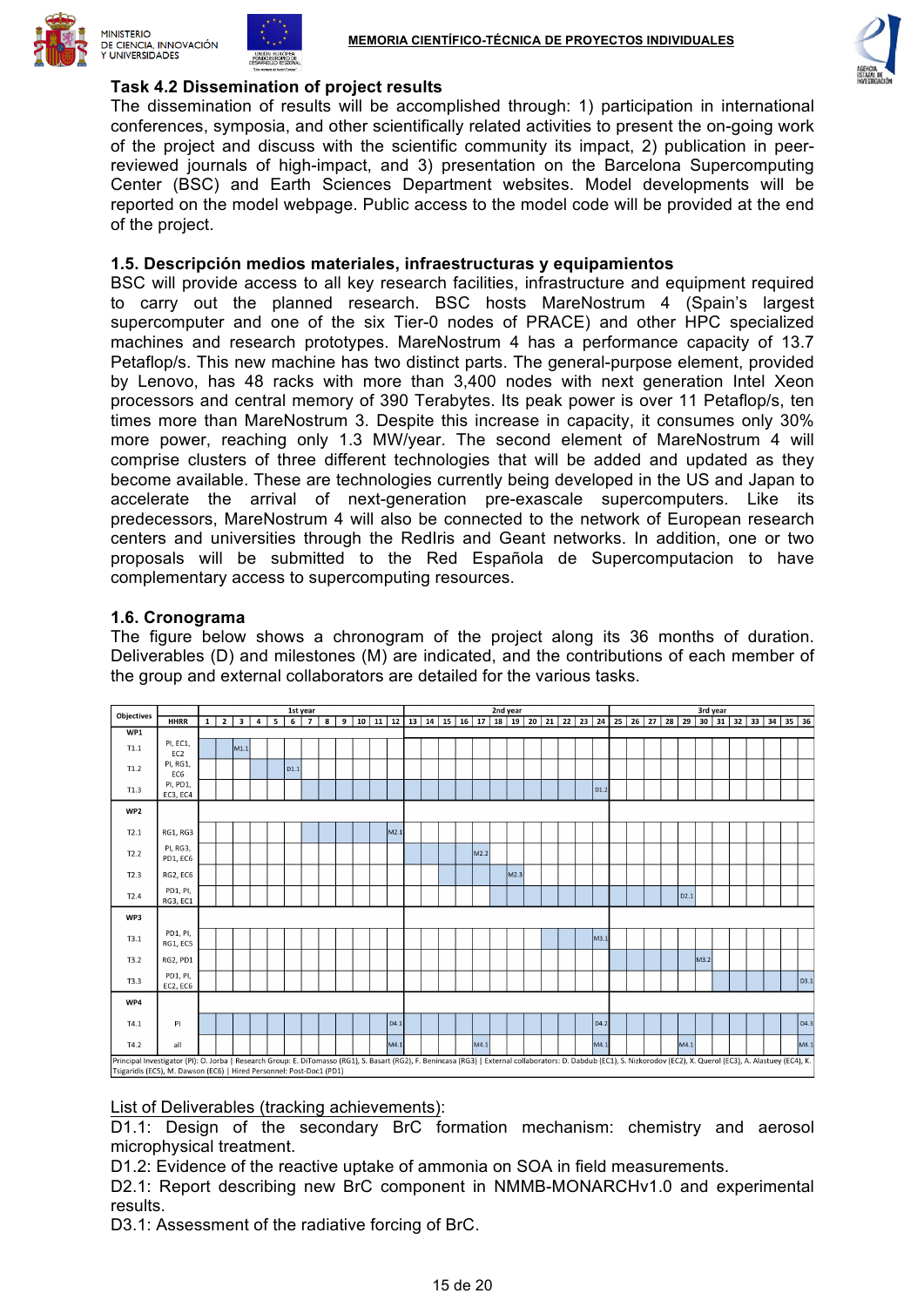

- D4.1: First annual report to the Ministry.
- D4.2: Second annual report to the Ministry.
- D4.3: Third annual report to the Ministry.

List of Milestones (tracking progress):

M1.1: Scientific review of laboratory experiments conducted at UCI on the reactive uptake of ammonia on SOA and the chemical mechanism design.

M2.1: BrC component implemented in NMMB-MONARCHv1.0.

- M2.2: New  $NH<sub>3</sub>$ –SOA chemistry implemented in NMMB-MONARCHv1.0.
- M2.3: BrC microphysical treatment implemented in NMMB-MONARCHv1.0.
- M3.1: Scientific review of aerosol optical properties.
- M3.2: BrC direct effects implemented in the radiative scheme of NMMB-MONARCHv1.0.
- M4.1: Presentation at international conferences of the ongoing results of the project.

# **C.1.7. Contratación de personal**

A post-doctoral researcher (PD1) will be hired for two years to ensure the success of the present proposal.

**PD1 will work in** the design and implementation of the chemistry of secondary BrC in the NMMB-MONARCHv1.0 model. PD1 will be directly involved in:

- WP1, Task 1.3: Analysis of the EGAR field campaign of July 2018 to identify evidence of the reactive uptake of ammonia on SOA in the field. Comparison of model experiments with field campaign results.

- WP2, Task 2.2: Contribution to the implementation of the secondary BrC chemical mechanism in NMMB-MONARCHv1.0. Inclusion of chemical reactions described in WP1 Task 11

- WP2, Task 2.4: PD1 will be responsible for conducting the numerical experiments to study the role of BrC chemistry in air quality. She/He will evaluate surface concentrations of organic aerosols, ammonia and ozone, and the aerosol optical depth, absorption and scattering. She/He will assemble data from various measurement networks—e.g., AERONET, satellite data, and campaign data.

- WP3, Task 3.1: PD1 will conduct a review of the state-of-the-art regarding optical properties of organic aerosols with an emphasis on BrC.

- WP3, Task 3.2: PD1 will contribute to the implementation of a new parameterization for BrC–radiation interactions in NMMB-MONARCHv1.0.

- WP3, Task 3.3: Analysis of the radiative forcing of secondary BrC at the global scale.

- WP4, Task 4.2: PD1 will contribute to the dissemination of results. PD1 will participate in international and national conferences and will be involved in the preparation of scientific publications.

#### **2. IMPACTO ESPERADO DE LOS RESULTADOS -** *EXPECTED RESULTS IMPACT* **2.1. Impacto científico-técnico, social y económico**

Long-term societal impacts of this work will come through an improved understanding of the key precursors and reaction pathways leading to the formation of atmospheric particulate matter. These aerosol particles reduce visibility, have adverse human health effects and impact Earth's climate through their ability to scatter and absorb solar radiation. However, mechanisms by which aerosol particles form and age are complex and still relatively poorly understood. In fact, the effect of aerosols remains the largest uncertainty in predicting climate change. SOA accounts for an important but not well quantified fraction of total atmospheric aerosol mass. This work will represent an important step forward in developing next generation atmospheric chemistry models that provide accurate weather and air quality predictions, and allow the key precursors and chemical pathways leading to SOA formation to be identified. This is an essential part of developing effective emissions reduction strategies to mitigate the deleterious effect of aerosol particles on human health and Earth's climate.

The proposed work will result in an updated NMMB-MONARCHv1.0 model that will be immediately available for weather and air quality predictions, as well as for aerosol predictions as part of the International Cooperative for Aerosol Prediction Multi-Model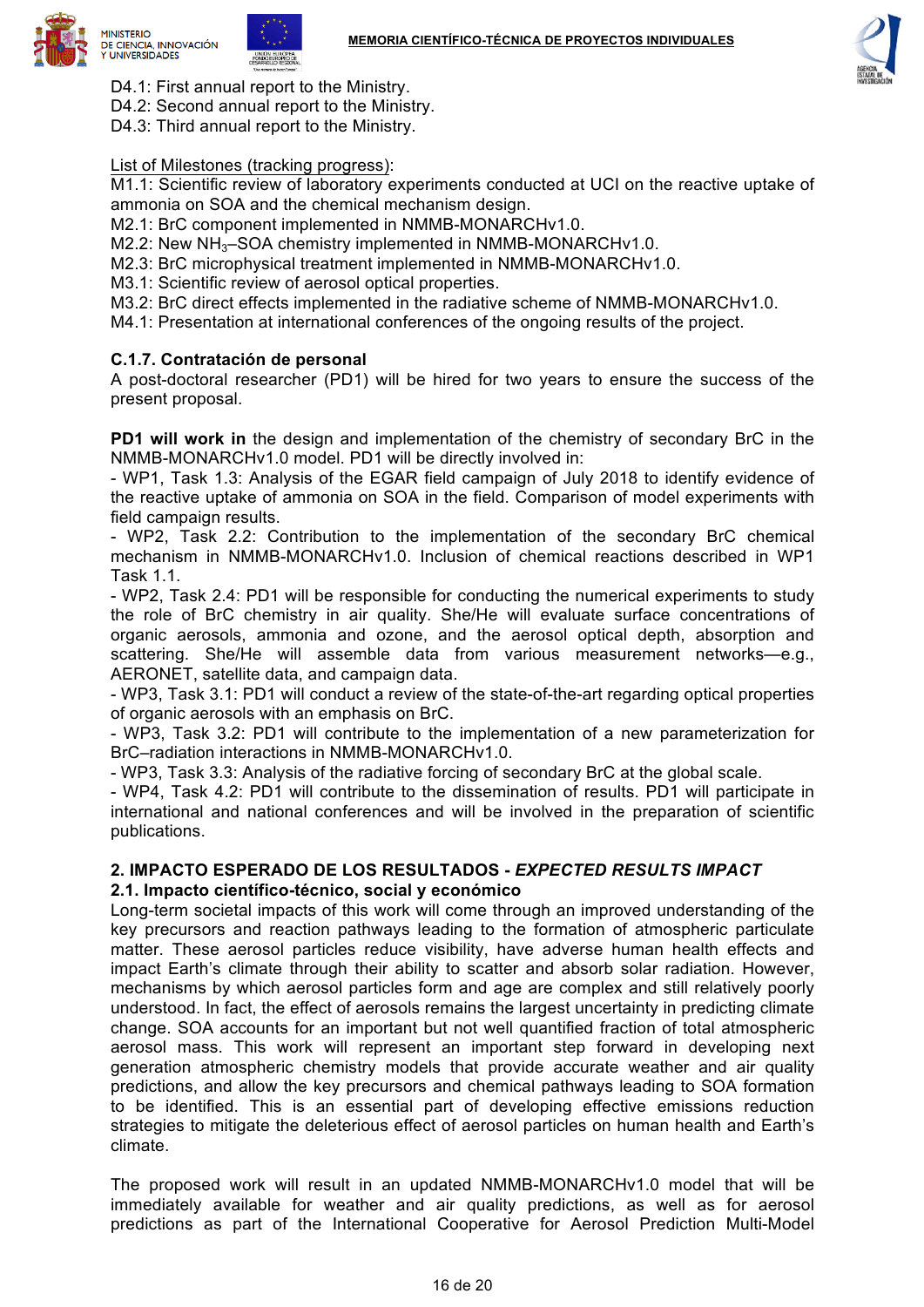





Ensemble (http://icap.atmos.und.edu/) and the CALIOPE Air Quality forecast system for Spain (http://www.bsc.es/caliope/es). These projects directly inform European and international legislators' work to develop air quality policy and regulations. The expected impact of this research—to improve the quality of predictions of aerosol mass and optical properties, and their impact on air quality and climate in one of the premier Spanish chemical weather prediction systems, NMMB-MONARCHv1.0—falls perfectly in line with European research priorities and concurrent initiatives.

# **2.2. Plan de difusión e internacionalización**

**Dissemination.** Results from the proposed work will be disseminated through several channels. First, results will be prepared as a series of scientific articles submitted for publication in GMD, ACP, JGR and/or PNAS. The research group has a history of publishing in these and other high-impact journals; the Earth Sciences Department of BSC has produced more than 100 scientific publications in the last three years. Additionally, a project web portal will be developed for communication of project information, progress and results to researchers and the general public. The NMMB-MONARCHv1.0 model will be disseminated to the community via the web portal through a versioning control system under development at BSC. Results from the proposed work will be presented at EGU, AGU and other appropriate international conferences. Presentation of the research conducted in the project will be included in the annual BSC Doctoral Symposium, for the PhD-students and post-doctoral researchers involved in the project.

**Exploitation.** The results from the proposed work will be immediately and straightforwardly exploited for the benefit of European citizens and air-quality and climate researchers globally. First, the updated NMMB-MONARCHv1.0 model will be immediately available for weather and air quality predictions, as well as for aerosol predictions as part of the ICAP-MME and CALIOPE projects. Finally, the results of this work will be made immediately available for exploitation by air quality and climate researchers in several ways:

- The assessment of the potential impact of  $NH<sub>3</sub>$  on aerosol mass and optical properties on the global scale will inform funding agencies and laboratory and field researchers as they allocate resources and propose future research into the complex processes at work in the interactions of  $NH<sub>3</sub>$  with gas- and particle-phase species.

- The updated chemistry module, made publicly available on the web portal, will facilitate the straightforward exploitation of this detailed SOA treatment by researchers in the field as they work to improve SOA predictions in other regional- and global-scale models.

- The NMMB-MONARCHv1.0 chemical weather prediction model will be exploited as the base model for future enhancements, including developing aqueous-phase aerosol and cloud chemistry treatments, for which an accurate, detailed organic and inorganic aerosol module is needed.

**Communication** of research results and public engagement will be a key focus of the proposed work, and is included in WP4. The research group has a strong history in the presentation of research results at scientific conferences, and engagement with the public through publications to the media via the BSC Communication department. Indeed, BSC has dedicated staff and several operational programs in place to communicate activities to other researchers, students, and the general public that will be exploited by the research group as part of WP4. First, important results and milestones will be published in the BSC newsletter for communication to the general public. Existing routes of communication at BSC (website, brochures, presentations, etc.) will also be employed to communicate project information, progress and results. Specific details of the communication through these channels will be developed in conjunction with BSC staff as part of WP4. Members of the research group will further participate in MareNostrum open days, for students and the general public, and professional tours, which exceed 5000 per year. The BSC operates as a PRACE Advanced Training Centre with a mission to provide training and education related to the utilization of European supercomputing resources, including for environmental simulation. As part of WP4, members of the research group will participate in the PRACE training program modules related to atmospheric modelling. Finally, results will be presented approximately once a year as part of the BSC Research Seminar Lecture series.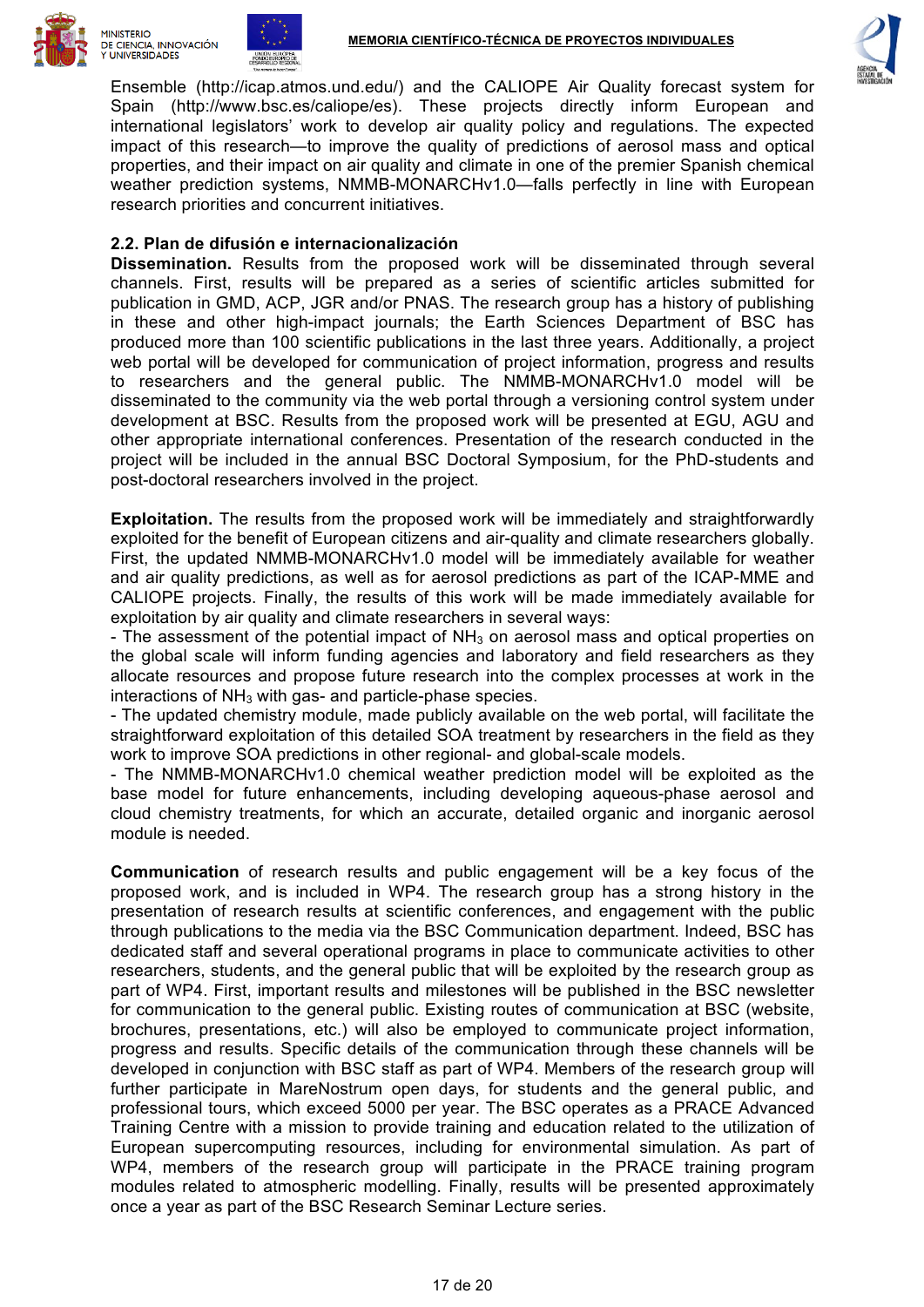





# **2.3. Transferencia de resultados**

Results of the project will consist of an improved atmospheric chemistry forecasting system, a better understanding of the radiative forcing of the organic aerosols, and the impact of the direct effect of organic aerosols on meteorological forecasts and climate. In this sense, the transfer of knowledge will be organized into two main plans. First, the improved NMMB-MONARCHv1.0 model will be transfered to the *CALIOPE: Air Quality Forecasting System for Spain* as the main model kernel. The new SOA mechanism and the inclusion of BrC will improve the aerosol predictions of the system. The contribution of AC-BSC to ICAP-MME global aerosol forecasts will be updated with predictions based on the new NMMB-MONARCHv1.0 model. Furthermore, the products obtained with the new aerosol mechanism will be transferred to the World Meteorological Organization's (WMO) Sand and Dust Storm Warning Advisory and Assessment System (SDS-WAS), the Northern Africa-Middle East-Europe (NA-ME-E) Regional Center and the Barcelona Dust Forecast Center. The centers will distribute internationally the improvements achieved in model forecasts. In addition, the scientific results will be disseminated through presentations at international conferences, workshops and publication in international journals. Through these dissemination efforts, contacts may be made in the scientific community to exchange experience and knowledge in related fields of study. Several institutions have expressed interest in the project results: NASA–Goddard Institute for Space Studies (NASA–GISS; USA), the University of California Irvine (UCI; USA), AEMET Izaña Atmospheric Research Center (Spain), CSIC-Institute of Environmental Assessment and Water Research (Spain), and the Barcelona Dust Forecast Center (Spain).

# **3. CAPACIDAD FORMATIVA -** *TRAINING CAPACITY*

#### **3.1. Programa de formación**

The training plan envisaged for the pre-doctoral contract in the project context will address the acquisition of competence in atmospheric modelling, secondary organic aerosol chemistry and radiative forcing. This transition will be ensured by his/her participation in the proposed project and following a training schedule organized by the Earth Sciences Department of BSC that takes advantage of its experience in these areas. The overall objective of the training program is the transfer of knowledge from BSC to the pre-doctoral student in the field of advanced atmospheric and aerosol modelling. The acquisition of expertise in the following scientific topics has been identified as the principal training objective: 1) meteorology–air quality modelling (emission processes, transport in the atmosphere, cloud processes, and dry and wet deposition); and 2) aerosol radiative forcing (optical properties of aerosols, radiative transfer models for SW and LW, the direct effect of aerosols, and meteorological feedbacks). This training will be developed in the framework of the PhD program in the Environmental Engineering department at UPC. This doctoral program had the MEC Quality Mention until 2010 (MCD2004-00394), presently has the MEC Excellence Mention since 2011 (MEE2011-0335), and is currently registered in the VERIFICA process of the ANECA evaluation agency (RUCT: 5600080).

The BSC is dedicated to providing high-quality pre-doctoral training that draws upon its experience in developing specific technical and scientific skills, as well as the complementary skills required for efficient research execution and communication. The candidate will have the oportunity to participate in some of the courses organized by the BSC as a member of the PRACE consortium. PRACE, the Partnership for Advanced Computing in Europe, appointed BSC as one of the first PRACE Advanced Training Centres (PATC). The mission of PATC is to carry out and coordinate training and education activities that enable the European research community to utilise the computational infrastructure available through PRACE. The envisaged courses where the candidate may participate are: PRACE PATC Course Earth Sciences Simulation Environments, and PRACE PATC Course PUMPS Summer School.

The pre-doctoral candidate will conduct a short-term visit of 4 months with the research groups of Prof. Donald Dabdub from the Department of Mechanical and Aerospace Engineering at the University of California, Irvine, and of Prof. Sergey Nizkorodov from the Chemistry Department at the University of California, Irvine. During this visit, the pre-doctoral contract will gain knowledge in the chemistry formation of secondary organic aerosols and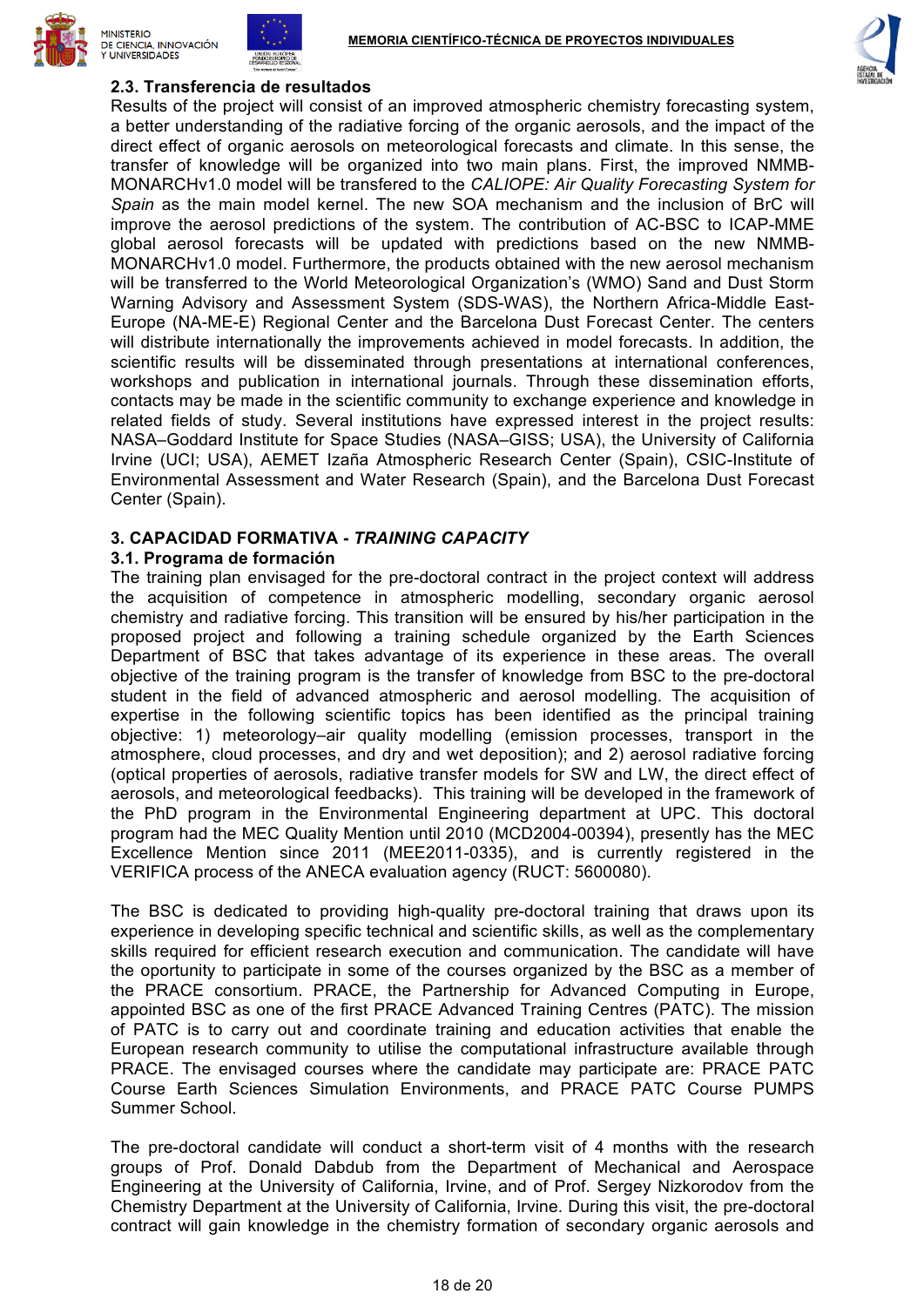





their optical transformations in the presence of high  $NH<sub>3</sub>$  concentrations. Additionally, the predoctoral contract will contribute to the implementation of the new chemistry proposed by the groups of Prof. Sergey Nizkorodov and Prof. Donald Dabdub in the chemistry model being developed as part of the present proposal.

# **3.2. Relación de tesis realizadas o en curso en los últimos 10 años**

PhD thesis defended in the last 10 years:

1) Vicenzo Obiso. "Assessment of Dynamic Aerosol-Radiation Interaction in Atmospheric Models". 7/3/2018. Obiso et al. (2017 JAS), Obiso and Jorba (2018 JAS).

2) Lluís Vendrell Miquel. "Modeling the dust life cycle and its associated meteorological processes from global to regional scales". 10/11/2017.

3) Michele Spada. "Development And Implementation Of A Fully Coupled Global Aerosol Model Within The Chemical Non-Hydrostatic Multiscale Model (NMMB/BSC-CHEM)". 23/11/2015. Spada et al. (2013), Spada et al. (2015).

4) Alba Badia Moragas. "Implementation And Development Of A Gas-Phase Chemical Mechanism Within The Global/Regional Atmospheric Chemical Nonhydrostatic Multiscale Model (NMMB/BSC-CHEM)". 12/12/2014. Badia and Jorba (2014 AE), Badia et al. (2017 GMD).

5) Albert Soret Miravet. "Air Quality Management: Assessing The Impacts Of On-Road Transport Strategies And Industrial Emissions In Urban Areas". 18/12/2014. Soret et al. (2011 APR), Soret et al. (2014 AE).

6) Marc Guevara Vilardell. "Desarrollo De Un Modelo Para La Estimación De Las Emisiones Atmosféricas En España Orientado A La Modelización De La Calidad Del Aire". 17/12/2014. Guevara et al. (2014 AE).

7) Ángel Rincón Rodríguez. "Sistema De Pronóstico De Radiación Solar A Corto Plazo A Partir De Un Modelo Meteorológico Y Técnicas De Post-Proceso Para España". 28/06/2013.

8) Simone Marras. "Variational Multiscale Stabilization Of Finite And Spectral Elements For Dry And Moist Atmospheric Problems". 10/12/2012. Marras et al. (2013ab JCP),

9) Karsten Haustein."Development Of An Atmospheric Modeling System For Regional And Global Mineral Dust Prediction". 31/01/2012. Haustein et al. (2012 ACP).

10) Sara Basart Alpuente."Mineral Dust Model Validation Through Ground Based And Satellite Observation In North Africa And Europe". 30/01/2012. Basart et al. (2009 ACP), Basart et al. (2012 ACP), Basart et al. (2012 Tellus).

11) María Teresa Pay Pérez. "Regional And Urban Evaluation Of An Air Quality Modelling System In The European And Spanish Domains". 22/11/2011. Pay et al. (2010ab AE), Pay et al. (2011 AE), Pay et al. (2012 AE).

12) María Gonçalves Ageitos. "Assesing Variations In Urban Air Quality When Introducing On-Road Traffic Management Strategies By Means Of High-Resolution Modelling. Application To Barcelona And Madrid Urban Areas". 09/03/2009. Gonçalves et al. (2008 AE), Gonçalves et al. (2008 STOTEN), Gonçalves et al. (2009 AE), Gonçalves et al. (2009 STOTEN).

PhD thesis under development:

1) Jaime Pérez Benavides. "Development And Evaluation Of An Air Quality Modelling System Over Barcelona: From Regional To Street Scale". Expected date: July 2019.

# **3.3. Desarrollo científico - profesional de los doctores egresados del equipo de investigación**

N/A

#### **3.4. Contexto científico-técnico y formativo del equipo y de la institución**

The BSC is a public consortium composed of: the Spanish Ministry of Economy, Industry and Competitiveness, the Catalan government and the Universitat Politècnica de Catalunya (UPC). The mission of the BSC is to research, develop and manage information technology in order to facilitate scientific progress. The BSC is one of the first eight recipients of the Spanish "Severo Ochoa Centre of Excellence" award given by the Spanish Government, and one of the four host members of the European PRACE Research Infrastructure FP7 project.